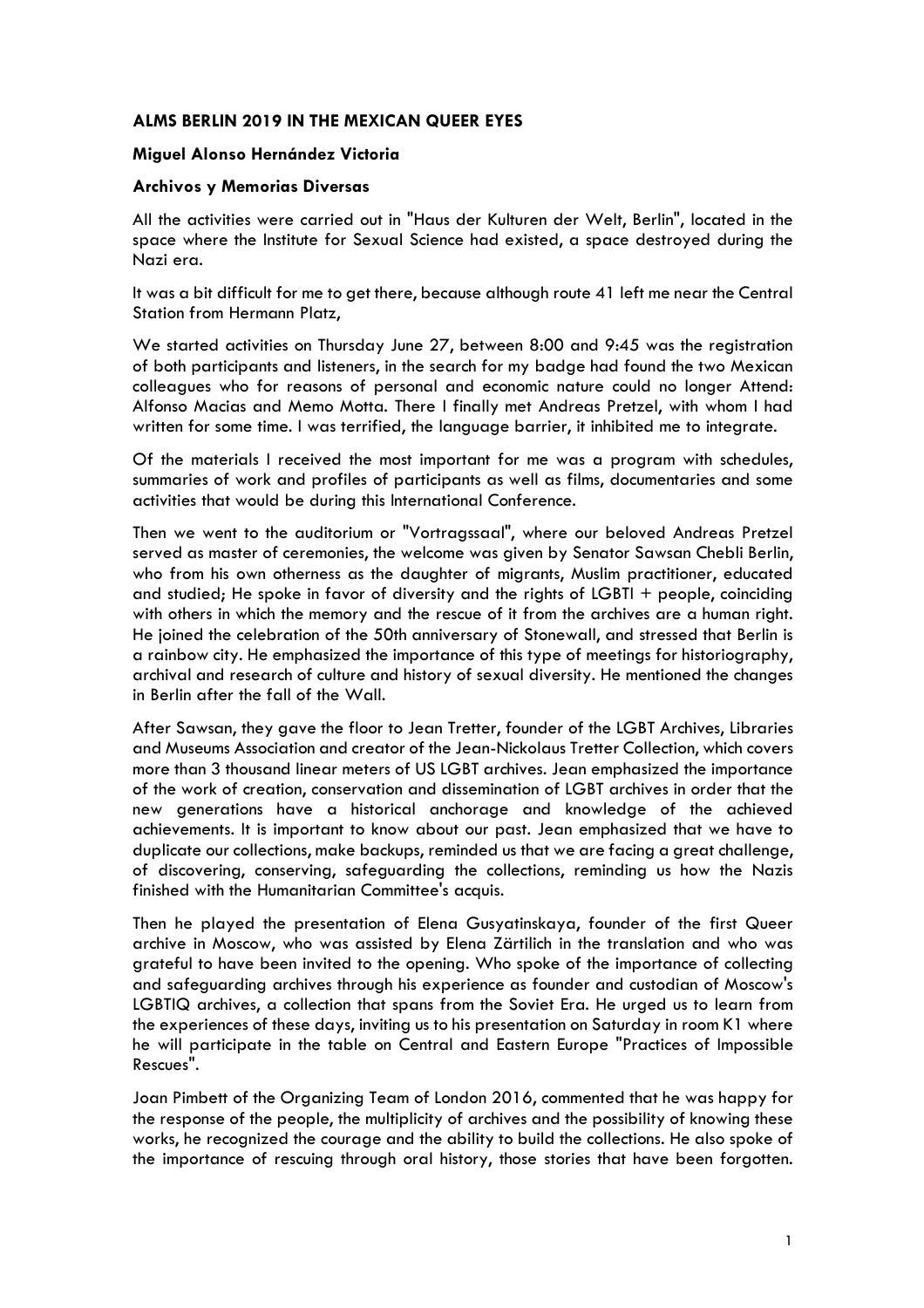Katja Koblitz and Sanni Est, called to assess from a trans and queer vision, asking us to ask who is given priority in the memory and why?

On the part of the HKW Daniel Neugebauer commented that this is a big family (archivists, researchers, librarians, museographers, etc.) and as such this is a family reunion.

Logistic was in charge of Kate Davison

# **11:30 A.M. TO 1:00 P.M. IN THE VORTRAGSSAAL THE TOPIC OF DIGITAL PRAXIS WAS GIVEN: PUBLIC / PRIVATE ASSOCIATIONS AND QUEER PROPERTY**

### **DON MCLEAD AND PHILIP VIRTA DE GALE'S ARCHIVES OF SEXUALITY & GENDER AND THE EXPERIENCE OF THE ARQUIVES: CANADA'S LGBTQ2 + ARCHIVES**

Don Mc Lead presented the Gales Archive, a collection of more than 10 thousand documents dating from the 16th to the 20th centuries that tells us about the process that sexuality and the conception of gender have had during this long time, as well as history and LGBT culture that includes different documents such as posters, pamphlets, newspapers, manuscripts, as well as bibliographical collections. A very complete file that through Philip Virta have microfilmed and digitized.

It should be noted that although digital support is important, it is also fragile, it does not compare with paper (physical) support.

There was a rapprochement between Philip Virta on Saturday, hopefully not lose contact.

## **TUULA JUVANEN MOST MEMORABLE MOMENTS: COLLECTING WRITTEN REMINISCENTS ONLINE**

Tuula said that many people believe that Finland is a country with a lot of "gay friendly" tradition, however in Finland there is no file or museum specifically dedicated to the LGBTQI population, there are only two institutions that protect the Finnish LGBTQI memory. "The Archive of the Workers "and the Workers' Museum of Werstas.

Last year the Archive of the Memory in collaboration with the University of Turku decided to collect the memories of people belonging to sexual diversity, gender identity and their allies to know their historical processes, in a project called: "The most memorable Moments".

From this page, people are invited to donate their collections or to allow them to be supported in order to have a collection of Finnish gay history. The Online Archive of the National Library wants to save the most important blogs, pages, tweets LGBT. In the same way, a call was launched to donate photos, letters, diaries, documents of organizations and objects of donations.

Interesting campaign that in the future we hope to be able to implement in Mexico.

# **KAROLINA UFA FUNDACJA Q: POLAND´S VIRUTAL LGBTQ+ MUSEUM &CONTEMPORARY QUEER ARCHIVES.**

Karolina presented the work done by the Fundacja Q together with Google, who managed to open a virtual museum, as well as a club that is responsible for collecting, archiving and disseminating materials of Polish contemporary history of sexual diversity, this being the purpose of documenting the stories of non-heterosexual people and preserve them.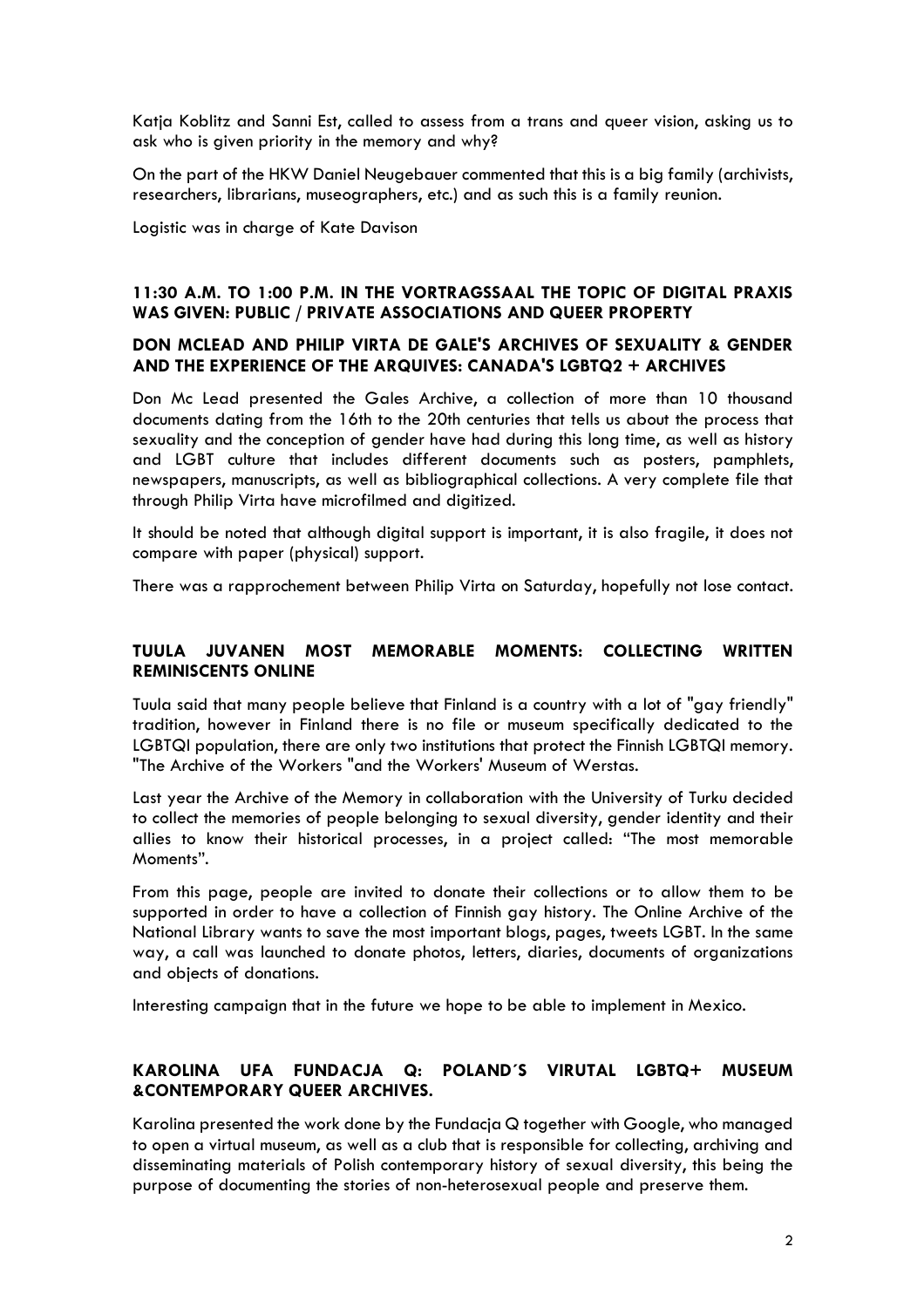This Foundation already has more than 4 thousand pages of materials and needs to continue digitizing the information, which is why they have also sought funds to carry out their archival work, as well as doing oral history work, with people who have belonged for a long time. LGBTI populations. The Museum has recreated contemporary LGBTI history from its collection and collection of posters.

This foundation has a lot of similarity with Archives and Various Memories, I hope we can collaborate in the future.

### **1:00 P.M.**

## **FILM MANTINEE THE ARCHIVETTES, MEGAN ROSSMAN USA 2018 61 MINUTES**

It is a documentary about the work of lesbian archivists and historians, interested in recovering their past, the work of Deborah Edel and Joan Nestle, founders of the Lesbian Herstory Archive and their work to combat invisibility.

## **2:30 P.M. TO 4 P.M. SECOND SESSION**

## **IN THE VORTAGSSAAL THE THEME WAS WORKED: MIGRATION AND DIASPORA**

## **ELSI HYTTINEN NORDIC QUEER MIGRATION: FOWS OF PEOPLE AND IDEAS FROM FINLAND TO SWEDEN AND ICELAND TO DENMARK**

Elsi Hyttinen spoke about Nordic migration between Lgbt people from Finland to Sweden, Iceland and Denmark, trying to dispel the idea that the Nordic countries are traditionally friendly with sexual diversity and that at first the discrimination of homosexuality occurred between 1933 (Denmark) and 1944 (Sweden), with Finland being the last to remove homosexuality from the penal code by 1971.

This caused a migration of gay and lesbian people from Finland to Sweden during the 60s. Thanks to the fact that Iceland was the territory of Denmark, there was no opposition when homosexuality ceased to be a crime by 1940. Despite this legal situation, Changes did not happen so easily, so several Icelanders had to migrate to seek better opportunities.

Talking about LGBTI migration is still a little explored terrain that will give new light to Nordic history, however this project needs funding. In seeking this new narrative of history, researchers have relied on the queer theory, the history of migration, oral history, research in archives and history of literature among others ... surely this work will be a historiographical reference on the subject.

This study reminded me of the work done by the Mexican historian Rodrigo Laguarda, about the migration of the gay middle class to Canada towards the 1990s.

## **SHAAN KNAN THIS IS ME QUEER MIGRANT & TRAVELERR MEMORIES: THE RAINBOW PILIGRIMS PROJECT**

The Rainbow Pilgrims Project tries to unveil the hidden history of LGBT migrants in the United Kingdom, both in the past and in the present. This project explores the narratives around the rites of passage and documents the interconnectedness between faith, sexuality, gender and ethnicity using oral history, filming, photographs, understanding that migrants possibly suffer from their sexual orientation or gender identity a double or triple marginalization.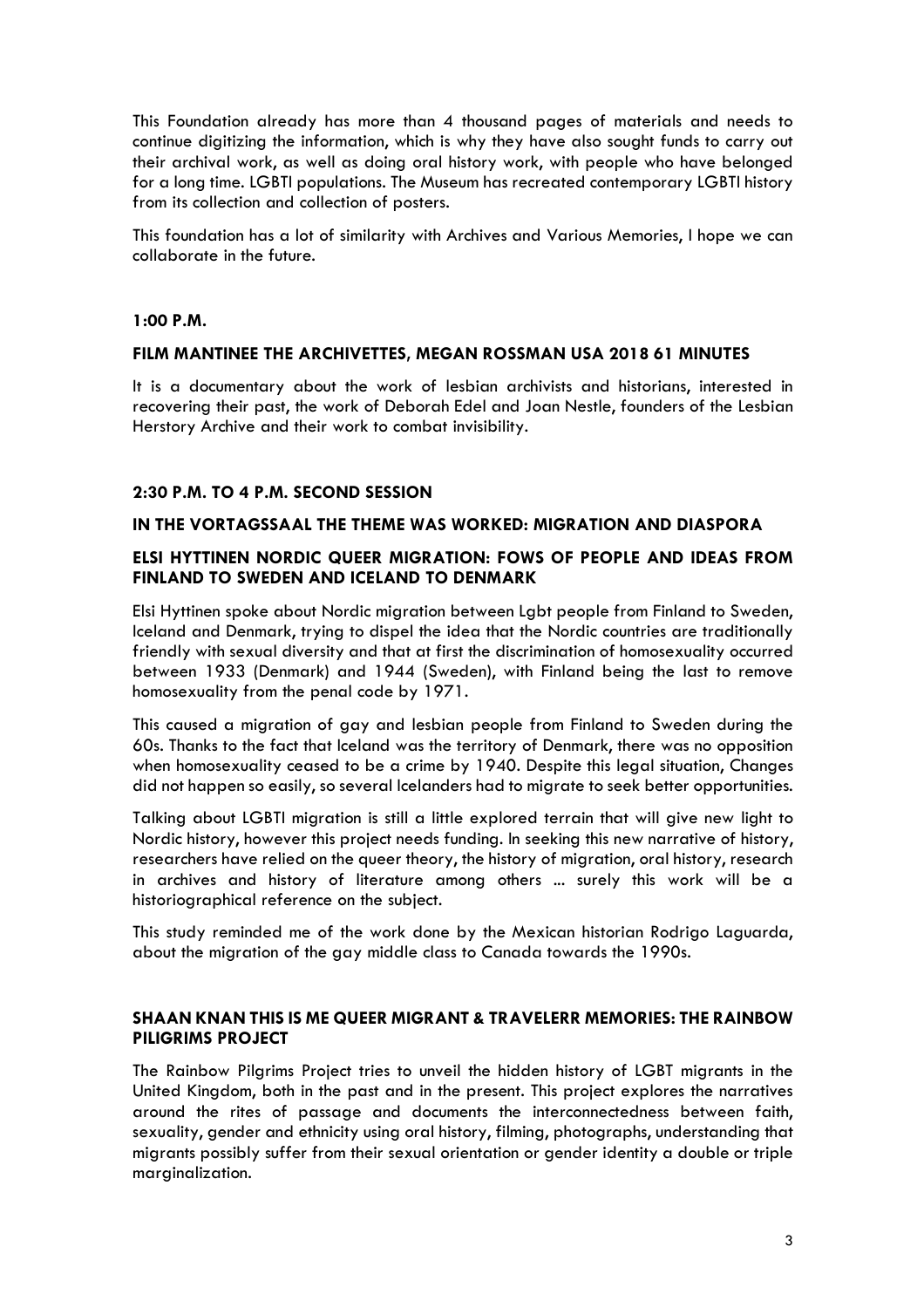This project has the voice and image of around 30 LGBTIQ people, some of them coming from groups such as Roma, Roma and displaced or displaced communities. This project has placed the importance and richness that LGBTIQ migrants have given to Great Britain, so that their oral history and memory will be preserved for future generations.

This project is interesting for Archives and Diverse Memories, once it has been projected for the near future to hold a Seminar with the topic of Migration and Exile LGBT inside and outside of Mexico.

### **17: 00-18: 30 SESSION 3**

# **VORTRAGSSAAL PUBLIC MUSEUMS AND "THE INVISIBLE" COMMUNITY QUEER**

# **IRIS ELENBERGER: THE RAINBOW THREAD: A QUEER GUIDE THROUGH THE NATIONAL MUSEUM OF ICELAND**

The National Museum of Iceland dates from 1863, it was until 2016 that he began to question that this museum had not made any LGBTI exhibition, which provoked criticism and prompted him to make an exhibition called "Rainbow thread" which did not correct the lack of school research or articles on the subject, making a critical route with the pieces that are inside the museum in order to demonstrate the process that gender and sexuality have taken during the historical process of Iceland, something that seems to me to have been carried out in the Prado Museum and in the Thyssen in Spain.

Something similar was attempted with the National Museum of Art, however the change of government, prevented it from being carried out.

### **KLAUS MUELLER THE INVISIBLE VISITOR\_ MUSEUMS AND THE LGBTI COMMUNITY**

He spoke of the lack of inclusion of the LGBTI theme in museums and exhibitions, of the little sensitivity curators have for even daring to suggest something in the exhibitions, homophobia and transphobia seem to be present in the absence of themes and of the recognition that LGBT visitors also exist in museums.

He stressed that museums are agents of change, commented that there is a pact of silence between museums and LGBT visitors, and this has to change, we must end with the museographic closet.

# **PIA LASKAR UNSTRAIGHT RESARCH IN MUSEUMS: QUEERING MUSEUMS PERMANENT EXHIBITION AND BUILDING NETWORKS.**

Pia Laskar presented this project, forged from activism with two Swedish state museums, the Museum of the Royal Armory and the Museum of History, with the aim of implementing gender perspective and queer perspective in two permanent exhibitions, as well as creating a methodology for create queer displays Pía has also worked to create a national network of researchers, museographers working in gender and queer studies.

It was talked about that many leave because of the tangent that at that time homosexuality did not exist as a label, which had to be mentioned as other types of practices, which caused laughter but also questions because it is one of the barriers with which usually we ran into the academy. It would seem that if two men are buried together with a child, that was not a family, while a burial between two people of the same sex. if they are or the case of couples or "particular friendships" in centuries before the nineteenth.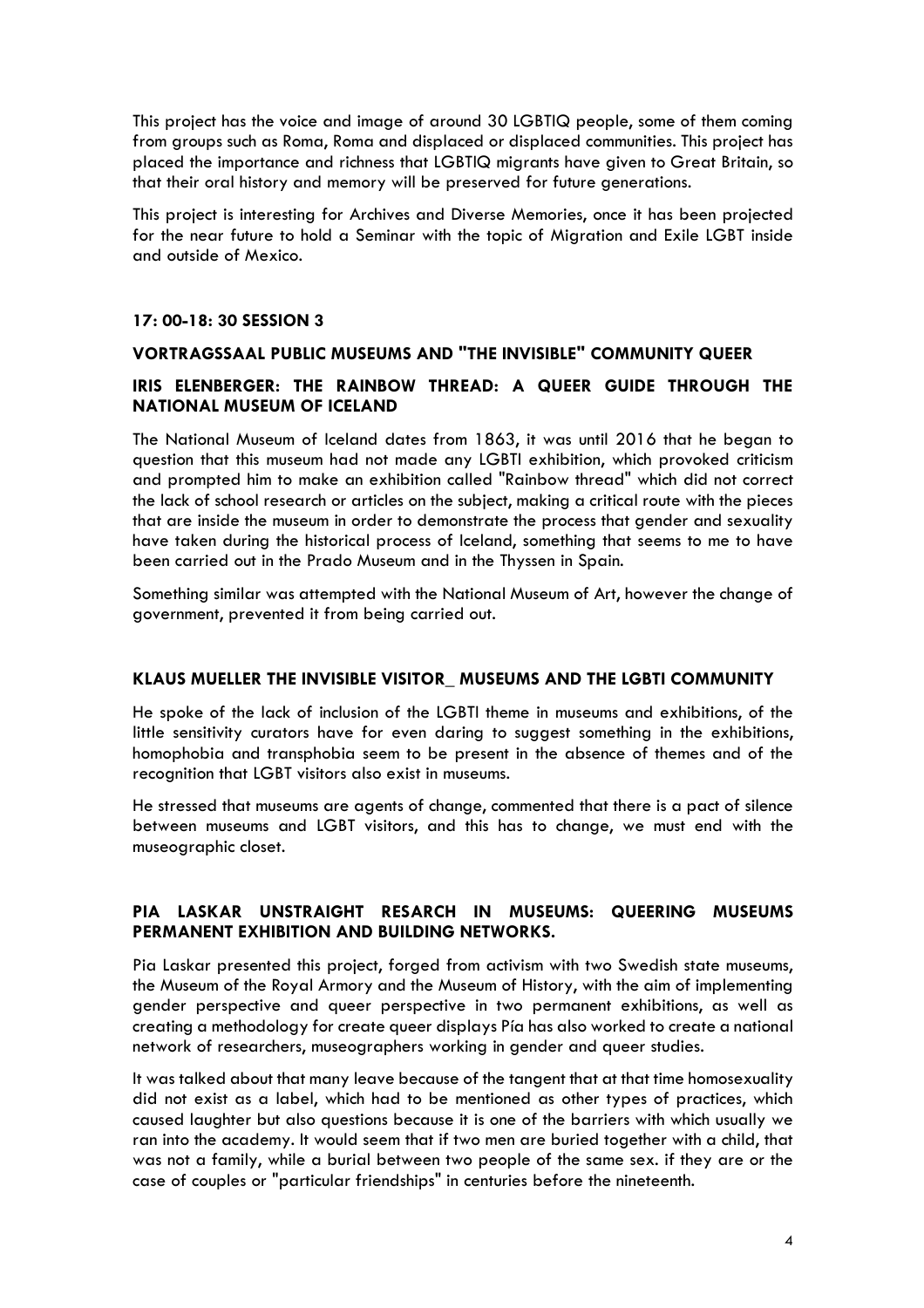I was struck by an image of a card in a museum about the tomb of Queen Cristina where she says that around 1965 her tomb was revised, the Basilica of St. Peter located in that they wanted to check her death mask and when examining the bones they realized that perhaps the queen was a hermaphroditic person, a theory that began in the 1930s. Queen Cristina's violation of gender norms has placed her as an icon of different sexual identities such as: homosexual, bisexual, heterosexual and even transgender.

He also told us about the case of the rumors of the judicial process that businessman Kurt Hajby faced in the 50s when writing letters to various government authorities, commenting that during the 1930s he had had sexual relations with the late King Gustavo V, at one time in which this was criminalized, blackmailing the court with making this situation public, if it did not receive compensation in return.

Wilhelm Moberg used the rumors of the king's homosexuality and of a network of homosexuals that influenced justice in order to beat and delegitimize the monarchy, as homosexuality ceased to be a crime in 1944 although it was not until 1979 that he stopped be a disease.

# **BRANDEN WALLACE & DANIEL J. SANDER A QUEER ART MUSEUM COLLECTION EXHIBITING AND ARCHIVING WITH THE LESLIE LOCHMAN MUSEUM**

Daniel introduced himself as an art curator, working on Queer Art circuits. The Leslie Lochman Museum is the first LGBTQI museum in the world dedicated exclusively to art, has the mission of preserving and exhibiting LGBTQ art, as well as encouraging the creation of work, presented part of the work they did in "The Unflinching Gaze: Photo Media and The Male Figure "where he explores queer memory in relation to the history of photography and homosexual eroticism.

Almost at the end came Branden Wallace, was received as a rock star apologizing for marital issues and suggested that instead of talking we left it as a task to talk and recognize each other. Which conflicted me I expected to hear him talk about the subject, surely we would have learned something.

At the end of this session I decided to retire to walk and reflect, it is not that I was not interested in the play, the problem for me was to translate all the lectures into English into my mind.

### **FRIDAY, JUNE 28**

### **10:00 TO 11:30**

# **AUSSTELLUNGSHALLE TRANS FOCUS # 1: ACTIVATING THE TRANSNATIONAL TRANS ARCHIVE**

## **ELIZA STEINBACK ACTIVATING THE ARCHIVE EUROPEAN TRANSGENDER HERITAGE IN TRANSITION**

Eliza told us about her new research on why most of the transgender files are located in Europe, Canada and the USA, re-inventing the transgender visibility and giving them a new categorical archival structure to end the exclusion.

The key is to investigate from the art, ethnography, to audiovisual activation of intercultural studies of trans lives. Having a new understanding of the file breaks with the traditional binary vision of gender and its categorization. Eliza triangulates the interviews with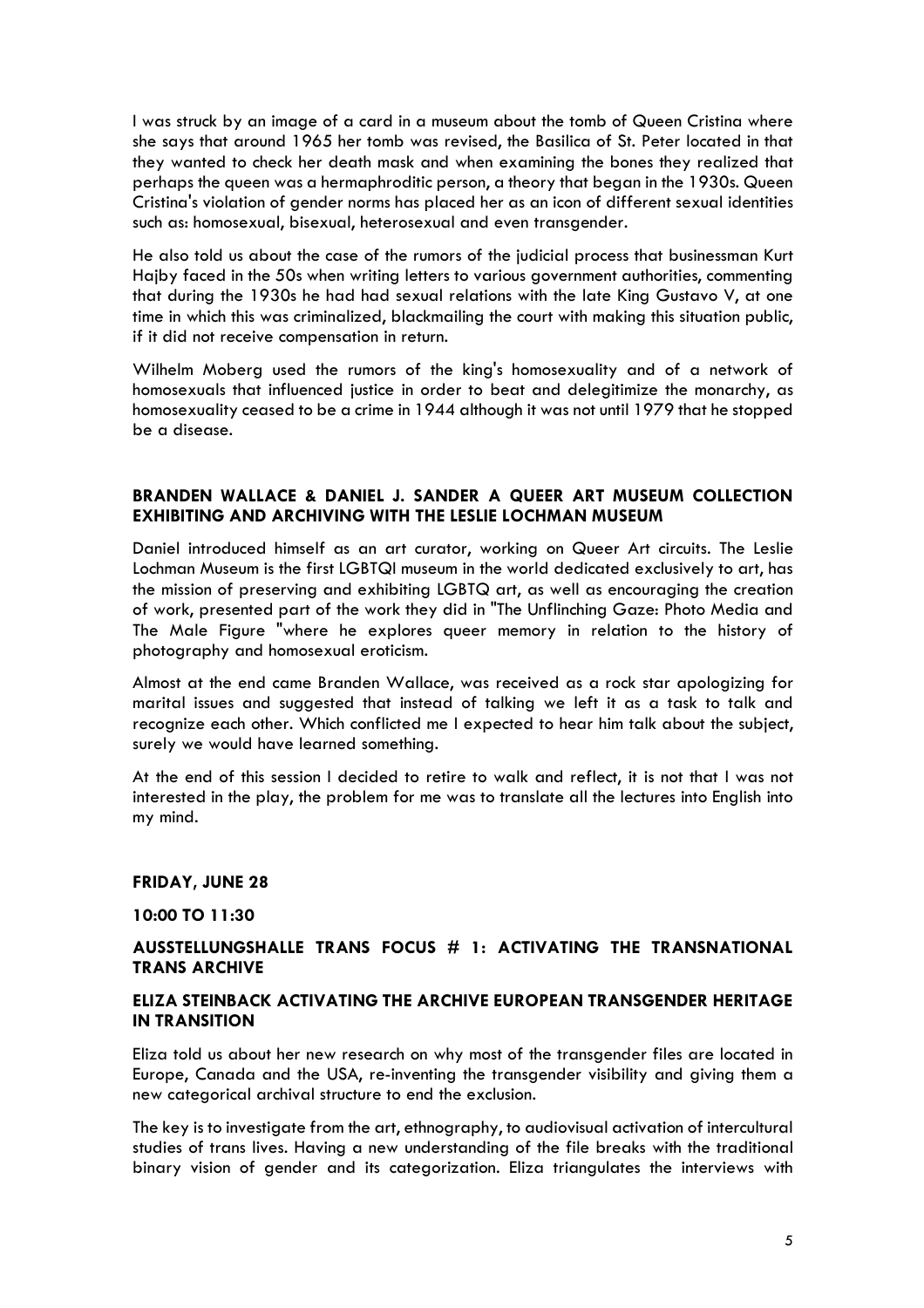practice and theory. His research will be based on the visual analysis of multiple levels of representation of the trans, in European, North American and especially Dutch archives.

# **JANNAT ALI & OMER MUBBASHER DISSENTING VOICES OF TRANS ARTISTS IN PAKISTAN**

Jannat gave us a brief historical overview where the Hijra / Khawqja Sira culture had a place within the Mogola society, these groups were marginalized with the legal and regime change with the British colonial laws. They were marginalized, deprived of their elementary rights, including freedom of expression.

Against all odds, the Hijras maintained a close relationship with art and thanks to that they were able to sustain the culture of the community, sustain themselves and create an activism. This relationship between art and trans activism has served young trans people. The Trans March of Lahore last December, changed the paradigm of visibility and civil rights of this population.

Omer Mubbasher told us about the effort to compile and document the history of transgender legends of dance, acting and singing such as Naghama Gogi, who in the past was a shining star, until he defined himself as a trans person, after which his star declined On the one hand, but at the same time was rescued by the trans community becoming a symbol, its photographic archive is part of the trans historical rescue in Pakistan. On the other hand there is the painter Kajal Mitra, who with her paintings tells us about everyday life, these have become part of a pictorial heritage.

## **ESMA AKYBEL & ESRA ÓZHAR FROM LUBUNYA MAGAZINE TO PINK LIFE YOUTUBE CHANEL: A LOOK AT TRANS MEDIA IN ANKARA**

Esma Akybel sent us an apology for video, since she could not be present. Esra Ozhar told us about the LGBTT Solidarity Association of Pembe Hayat, the first association of rights of transit in Turkey, founded in Ankara on June 30, 2006. It was established for the first time by trans sex workers and human rights defenders who had been victims of the lynching campaign in 2006, subjected to the mob to a series of attacks, police taunts and harassment, a forced exile.

Pink Life LGBTT Solidarity Association was founded to fight against harassment, violence, arbitrary charges and discrimination against trans people. Pembe Hayat began his work reporting and monitoring human rights violations, organizing legal and health consultations, fighting for the labor rights of sex workers.

He told us that the first trans magazine, entitled Lubunya, was created in Turkey; This is a slang term commonly used in Queer communities, something similar to "Jota or Maricona" used by trans people and sex workers. The appearance of Lubunya was important because it helped to reaffirm trans history. Lubunya only had 11 editions from 2007 to 2012, however, the website where many trans people from Turkey continue to write is kept, at the same time that it showed us some excellently edited covers.

Because the government of Ankara banned any LGBT event indefinitely, Pink Life took out its channel on YouTube in July 2018, succeeding in influencing the trans population and diverse sex, then showed us some programs that are really fun.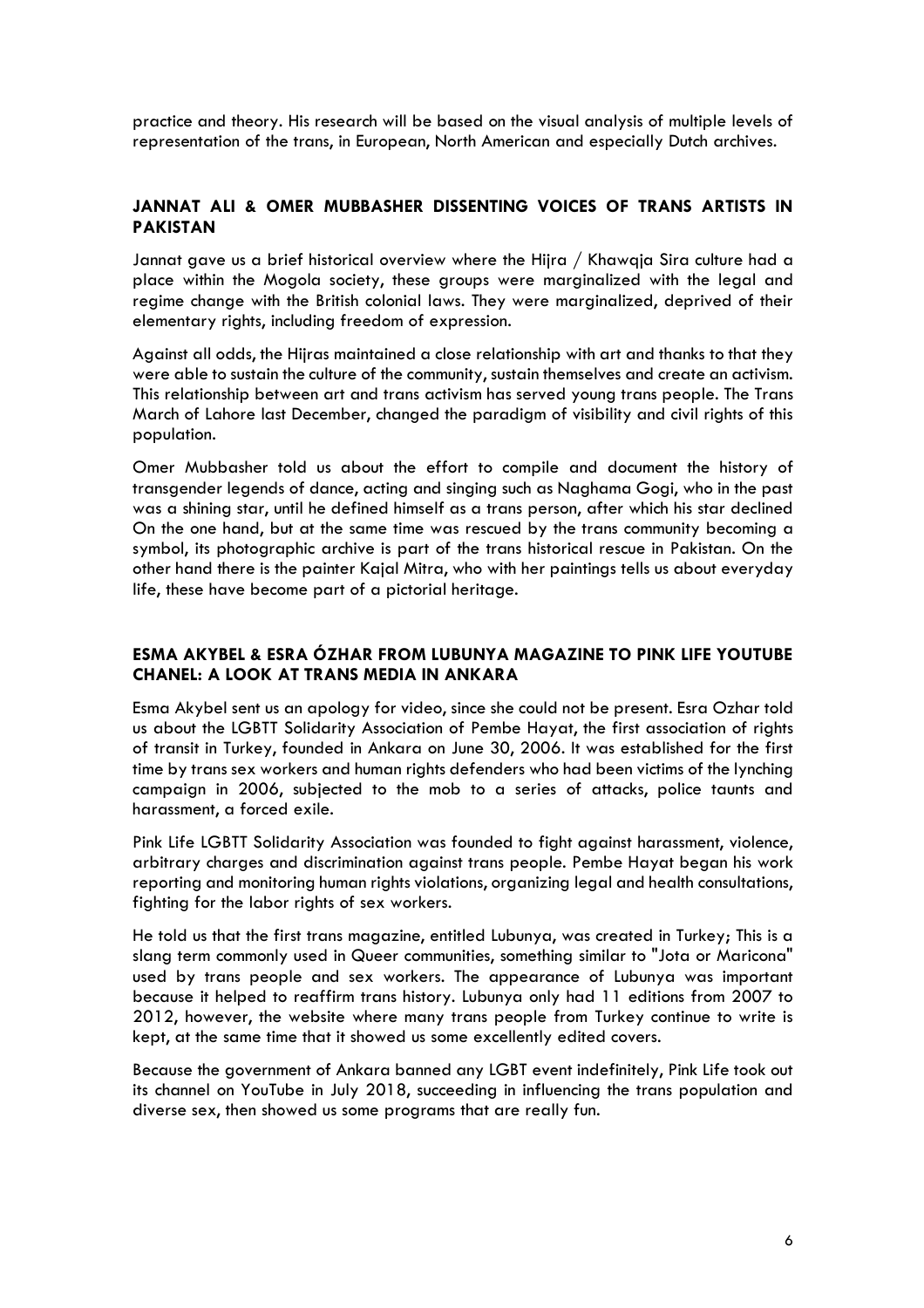## **AARON DEVOR IT'S ALL ABOUT RELATIONSHIPS: THE FOUNDING AND GROWTH OF THE TRANSGENDER ARCHIVES**

Aaron commented that his presentation would not be as fun as the previous one, but it was the one that marked me the most because he spoke about the Transgender Files that the University of Victoria, Canada protects. This collection began in 2007 and has 160 linear meters, having in its collection nineteenth century documents, with respect to gender and sexual diversity and about trans activism since 1960.

This file has collected information from 23 countries, in 15 different languages, from almost all continents except Antarctica, some countries represented are: Argentina, Australia, Belgium, Canada, China, Denmark, Mexico, England, Russia, Spain, Sweden, Switzerland, Thailand among others.

Among the collections are: Rikki Swin Institute, Fantasia Fair (1974-2001), Ariadne Kane, International Foundation for Gender Education, Virginia Prince, Erickson Educational Foundation, Transgender Archive of the University of Ulster, among others.

Aaron told us that relationships build trust that over time allows us to achieve donations, for this work are important: contacts, relationships, opportunities, communities, cards, common interests, and so on.

Integrity in relationships, causes confidence. Aaron told us that collectors will deposit their precious valuables in the right conditions, such as: that the content of the archive is understood and appreciated, this in safe and professional physical storage, there is a commitment and institutional capacity, where community access is.

Aaron told us that the trust established with key people is very important, like that of: trans senior activists, leading researchers, collectors of trans historical records, among others. The relationship between researchers and activists is very important He then made a breakdown of file by file, its mission and content among other data.

He made mention of how some sensitive relatives can donate materials as long as they have the confidence that they will be treated with all due respect.

# **FILM MATINEE. WE ARE HERE LESBITRANS IN CHINA, JING ZHAO & SHI TAU, CHINA 2015, 58 MINUTES.**

I saw this documentary already started, where we see how lesbian women have managed to create a lesbian subculture in China, as well as protests based on performances to deconstruct the genre and homonormativity.

### **13: 00-14: 30 SESSION 2**

# **VORTRAGSSAAL UNEARTHING THE HIDDEN PAST -HISTORIANS AS ARCHIVAL DETECTIVES**

# **FELIPE CARO: THE IMPORTANCE OF A RADICAL QUEER HISTORY: UNEARTHING THE HOMOSEXUAL LIBERATION MOVEMENT IN COLOMBIA**

The Colombian LGBT movement has a history of little-known radicalism. Given that the country suffered a long-time armed conflict, many LGBTI groups tried with some success to erase the history of communion between the new left and homosexual liberation, which gave rise to the modern movement in the 1970s. Only the father of the movement was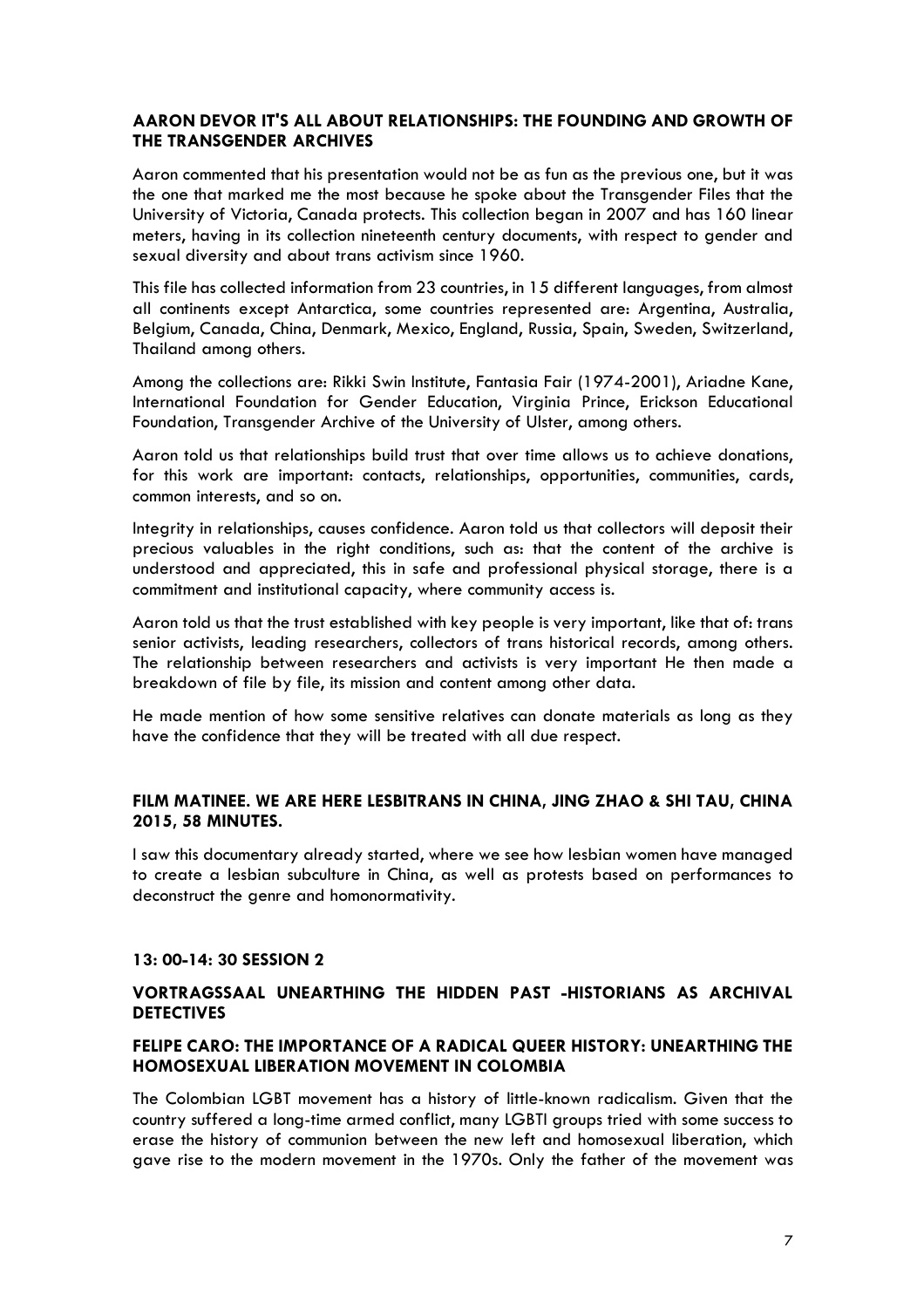León Benhur Zuleta, a leftist character, expelled from the communist party due to his homosexuality and murdered on August 23, 1993.

However, thanks to the combined efforts of artists and historians who have been working since 2017, Caro presents us with the research of this forgotten radical past, much more complex and dynamic than the Colombian narrative tells us.

Felipe argued that the "invisibilization" of the most radical stages of the modern Colombian LGBT movement has not been a coincidence. Rather, it does not derive from the fear of association in a cold war mentality. The New Constitution dates from 1991 and failed in favor of the peace process with the FARCS (1999-2002), only through government support, real changes may be possible.

Felipe commented that this first group of homosexual liberation had European influence, very marked in the left with Wilhelm Reich for his famous text on sexual politics, as well as Guy Hocquenghem. The well-known publications were "El Otro" (1977-1979) ¸"Ventana Gay" (1980-1982) and "De ambiente" (1985-1989).

They also had a strong influence with Argentina, not for one of their first groups would have the name of Homosexual Liberation Front, close to the left, taking as an image Che Guevara, taking positions of solidarity towards the Sandinista revolution. From the 70's to the 80's a feeling of community was created that was strengthened with the arrival of the AIDS pandemic.

The homosexual liberation movement in Colombia had spaces that were taken as the march of May 1, 1983 or concentrations as in June 1982 in Colombia, where people of sexual diversity participated. This presentation went to the memory of Sergio Urrego Reyes activist who died in 2014.

# **ASTA KISTIN BENEDIKTSDOLTI: HIDDEN WOMEN? SEARCHING FOR AN DISTRIBUTING SOURCES ON WOMEN'S QUEER SEXUALITIES IN A SMALL COMMUNITY IN ICELAND**

The history of Queer is a little consolidated field in Iceland for many reasons, including the source material, sources that have proved fruitful for researchers. Western countries remain silent about non-heteronormal sexualities, especially about women.

This investigation includes judicial documents, literature, memories and personal files. The Hidden Women: Women and Queer Sexualities in Icelandic Sources 1700-1960 project was established in 2017 to address this situation, to systematically search for source material about women's queer sexualities and to provide a basis for future research by distributing information about women's queer sexualities. the existing material.

This project is being supervised by Iris Ellenberger, historian; Asta Kristin Benediksdottir, literata and Hafdis Erla Hafsteinsdottir, historian. This project is based in collaboration with the National Organization Queer of Iceland and the Historical Archives of Women.

This research analyzes the main challenges of searching for sources about the queer sexualities of women in the archives and libraries of Iceland to find: stories, rumors, gossip, interviews, diaries, autobiographies, memoirs, interviews books, records, letters, annals, stories, et cetera.

Among the problems related to research, is homophobia and the absence of explicit mentions of sex, romantic feelings or sexual identity, as well as various challenges derived from the small size of the community and the laws and institutions that restrict information by protection of personal data in the archives (2018), several of these institutions are not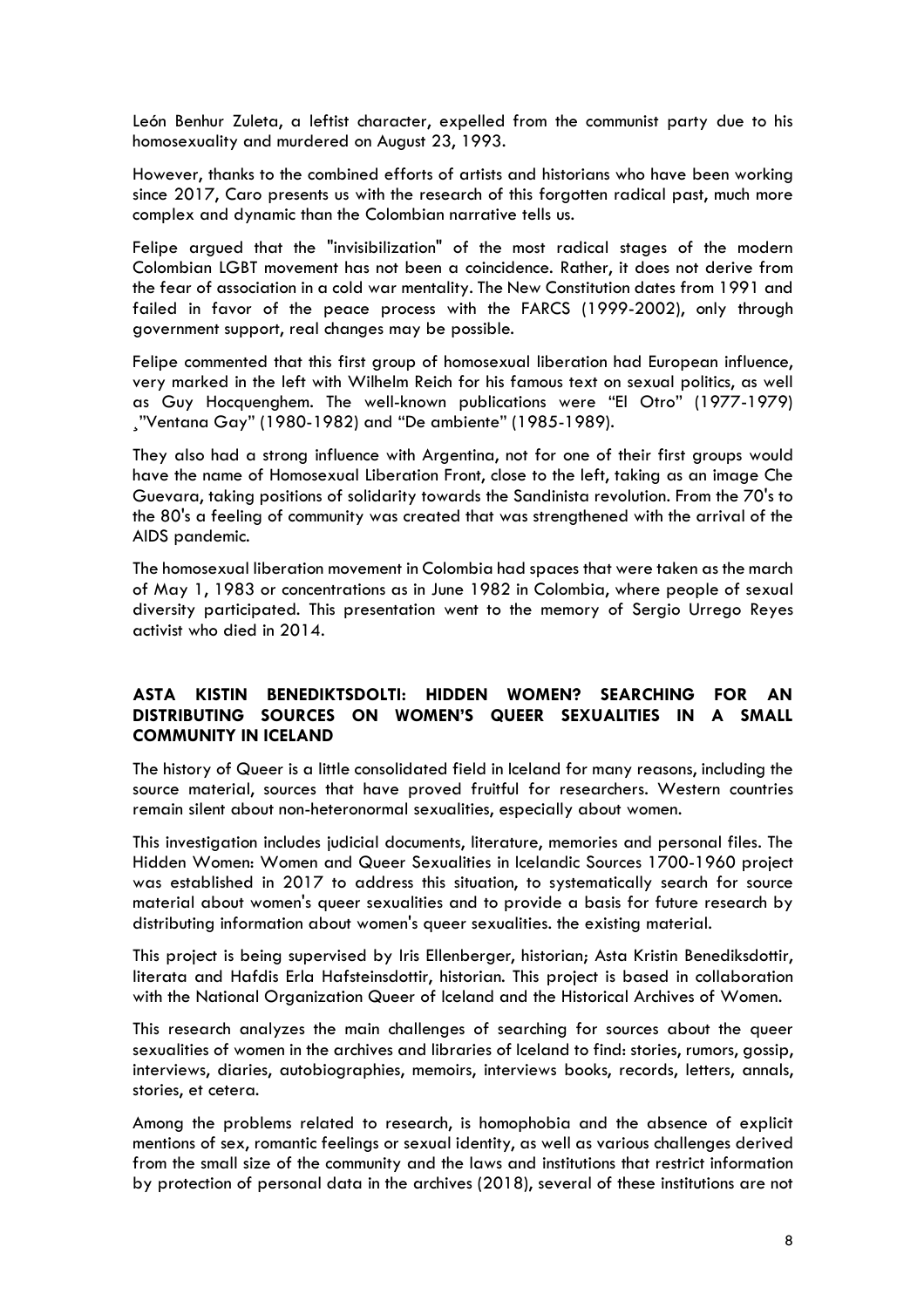sensitive to sexual diversity. Therefore, they cannot use personal sources not published after 1939 and later up to 80 years. This I think is an important point for future tables, the laws of protection of identity or personal data that impede or hinder the investigation or access to the archives, for the sake of "sensitive data".

With these challenges for the dissemination of information from the archives, a public website has been created, where histories are interwoven, in a general way without leaving traces that can identify the authors of these confessions. One of the challenges is to avoid projecting modern ideas and identities in the past, which would be anachronistic.

How can one be respectful, without tolerating Queerphobia, which contributes to the invisibility and silencing of women's non heteronomous sexuality?

# **RAMY KHOUILI: ARTICLE 230: A HISTORY OF THE CRIMINALIZATION OF HOMOSEXUALITY IN TUNISIA**

Since the Revolution of 2011, Tunisia has taken significant steps towards the protection of civil and political rights, especially freedom of expression and association. But for the LGBTIQ community in the country, there are still numerous forms of discrimination often justified through a repressive legal framework, causing fear, intimidation and violence.

Government repression of the LGBTIQ community is justified by Article 230 of the Tunisian Penal Code, which punishes consensual sexual acts between adults of the same sex, up to three years of imprisonment.

According to the report of the UN Human Rights Council, article 230 violates at least three central principles of the Tunisian Constitution. During the Husanida dynasty, the Qanun Al Jinayat Wal Ahkam Al Urfya was created around 1860 where there was no criminalization towards homosexuality. Before the protectorate many legal systems coexisted whether they were Tunisian Muslims, Jews, Italians or British, however when falling under French influence, the latter set out to unify the system to have better control.

In 1861 when Tunisia was already a protectorate the Colonial Penal Code did not penalize homosexuality or sodomy, in fact there was no record of persecution, arrest for those adults who had consensual sexual relations in private. Interestingly since 1791 sodomy had been decriminalized from French laws.

In 1909 a commission was created to create the Tunisian Penal Code, theoretically the Code was based on the French, the Islamic laws - the sharia that penalized with stoning but also had Ottoman, Egyptian and Thai influence. In the preliminary version of 1911, pencil notes were found indicating that sodomy would be penalized. In 1914 Henri Guynot, made the comment in the Penal Code, because he wanted to control from "morality", Arab sexuality, where they believed that homosexuality was widespread among the Arab people.

The French version of the law criminalized "sodomy", while the Arabic version forbids both male and female homosexuality. In their defense efforts to repeal Article 230, LGBTIQ activists have emphasized that the Tunisian sodomy law is a colonial-era inheritance.

As the Tunisian law professor Sana Ben Archour pointed out, the criminalization of homosexuality in Tunisia began with the approval of the Penal Code of 1913, imposed by the colonial authorities during the French protectorate.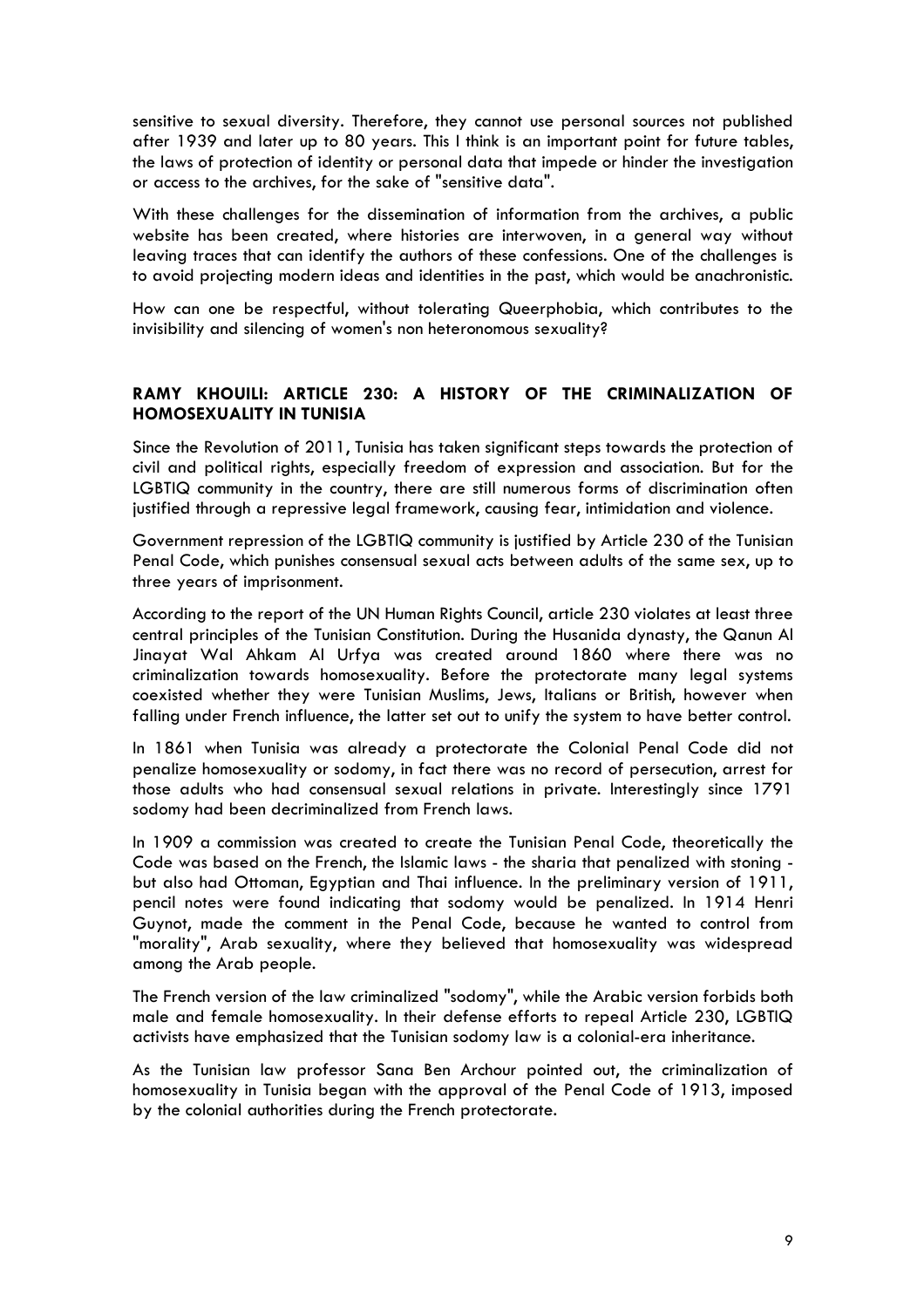## **JUDIT TOKÁC DECRIMINALIZATION OF HOMOSEXUALITY IN HUNGRY IN THE LIGHT OF RECENTLY DISCOVERED ARCHIVE RECORDS**

This conference focused on the background of the decriminalization of consensual homosexual acts among adult men in the 1961 Hungarian Penal Code using the original 1958 archive material recently discovered, in the Hungarian National Archive as: the opinion of the Health Committee and Science, as well as its minutes.

In the 1950s, cases of reports to the authorities of two men who had consensual sex were typical. Most were reported to the authorities by a third person from the police to the lady in the bathroom. The places of linkage since then were the public baths, the areas of cruising in parks, private houses and public baths.

The examination of the penal codes is a sample of the historical socio-economic changes concerning homosexuality, since criminal laws tend to sanction infractions of norms that are widely accepted in society.

"Unnatural fornication" was criminalized by the Hungarian State from 1878 to 1961, under the term "perversion against nature" without distinguishing homosexual relationships from pedophilia. Along with the changes, the age of sexual consent for homosexuals was reduced, in 1961 it was at 20 years old, in 1978 it fell to 18 years and finally in 2002 it was approved that it was at 14 years old, equating the consent of heterosexual people.

Decriminalization of homosexual practices between adults and consensual occurred in: Soviet Union (1922-1934, 1993 and 2013); Poland (1932) Czechoslovakia and Hungary (1961), Bulgaria (1968) among other countries of the socialist bloc. The legislation in Hungary was particularly ambiguous because although it seemed to support the decriminalization of homosexual persons, in other articles it contradicted itself.

So although in 1961 the consensual sexual acts between two adults of age, as well as bestialism stopped being criminalized, the definition of "potential perpetrator" was changed: men and women could be persecuted equally for "unnatural fornication." The age of consent for homosexual relationships was 20 years.

Thanks to the changes in the theoretical and practical interpretations that supported the decriminalization of homosexuality, it can be highlighted that: as early as the mid-twentieth century, medical references were crucial in the legal and social decision-making processes with respect to people homosexuals and their relationships in Hungary (and elsewhere).

Among the findings found in the National Archive of Hungary were: the minutes of March 21, 1958 of the Neurological Committee of the Health Sciences Council; the presentation by Antal Csorba of "Medical and criminal problems of homosexuality"; the presentation of the changes proposed by the Neurology Committee of the Health Sciences Council in 1958, which led to unanimous support for the proposal to decriminalize consensual sex between adults of the same sex 1961, among other documents.

Among the pros and cons of decriminalization and legal entelechies, the following was found:

a) Homosexuality was no longer pursued as such, but it was about keeping the "purity of sexual life" protected. "A healthy society with heterosexual preferences has a natural aversion against this" disorder ", as long as there is no publicity of the acts there is no way to spread them.

b) Although the offense could not be proved objectively, homosexuality -as in Mexico until 1997- was punishable because it could corrupt young people of their "normal" sexual development.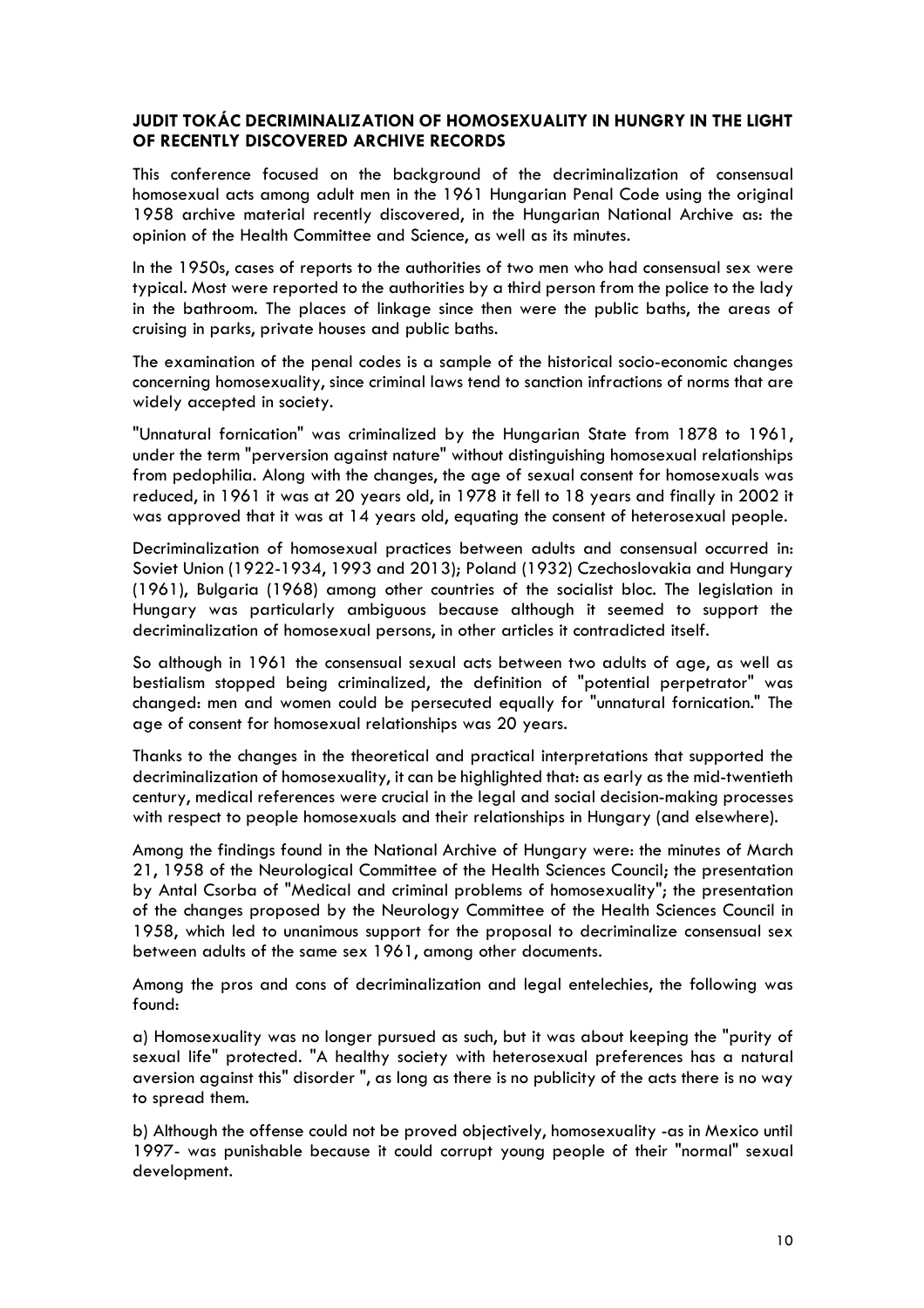c) Although there may be no victims and therefore no harm to society because it is a private act agreed between two adults, this could ruin family life. Although criminalization cannot guarantee "family life" inborn homosexuals cannot lead a "normal" family life. This family life could be carried by bisexual people, not born homosexuals.

The official position on homosexuality is that as a biological fact it was not punishable, but if it was medically treatable if the person did not have homosexuality in an innate way, but acquired, to remove homosexuality from the punitive framework, it prevented blackmail.

# **14: 30- 16:00 CAUCUS / NETWORKING MEEETING FOR SMALL COMMUNITY ARCHIVES**

In this meeting several files participated, we introduced ourselves and formed groups in which we exchanged some impressions and needs, I had to be in the Hispanic American group, with Gracia, Rita, Leonardo. There we understood that we have many common similarities and problems as a region, the language has been a barrier in these conferences where the Anglo-Saxon languages is predominate. We think it is important to be able to grow as organizations and we saw that technical and methodological support would be very useful, especially to unify criteria and simplify access to files, among other things. A list was made with our emails and names to be able to work.

# **16: 00-17: 30 K2 QUEER WORKERS: LABOR MUSEUMS AND QUEER MEMORY**

## **LEENA AHONEN QUEER AND THE MUSEUM OF LABOR: ODD OR PERFECT COUPLE**

The Werstas Museum is a national museum specializing in social and worker history. The Museum of the Deaf or the Lenin Museum in Finland. The Werstas Museum has a more comprehensive and less thematic commitment, was founded in 1993 and has around 60 million objects and 360 million photographs, in addition to approximately 50 million visitors per year and is Free Entry.

The Finnish Museum of Labor tells the stories of people who are silenced or made invisible, such as the poor, the deaf, working children and sexual and gender minorities. Werstas wants to be an active participant in society, supporting human rights, sustainable development, equality and solidarity. Its mission is to tell a fair story, pay attention to social changes and not the status quo.

The Werstas Museum carries under its load the Museum of the Deaf, which tells the history and culture of the users of the language of the signs and the Lenin Museum that tells the story of the relationship with the Soviet Union. This museum has two main areas: labor history (movements and phenomena of working life, work environment, work methods, unemployment, cultural activities of workers and the trade union movement) and social history (labor movement, cooperatives, movement's radicals). , LGBTIQ population, movement for peace, environmental movement, women's rights, anti-racist movement and 1918 civil war).

The Werstas Museum becomes the story does not happen every day, but the changes are given every day in people, likes to send messages of empowerment and collapse the hegemonies. This museum has a LGBTIQ + collection consisting of 1300 objects with meaning for the community (clothing, badges, mugs, wedding decorations, posters, flyers, pennants, rainbow accessories) and 400 photographs. Material for researchers and students. In addition, it has extensive cooperation with the Finnish Labor Archive.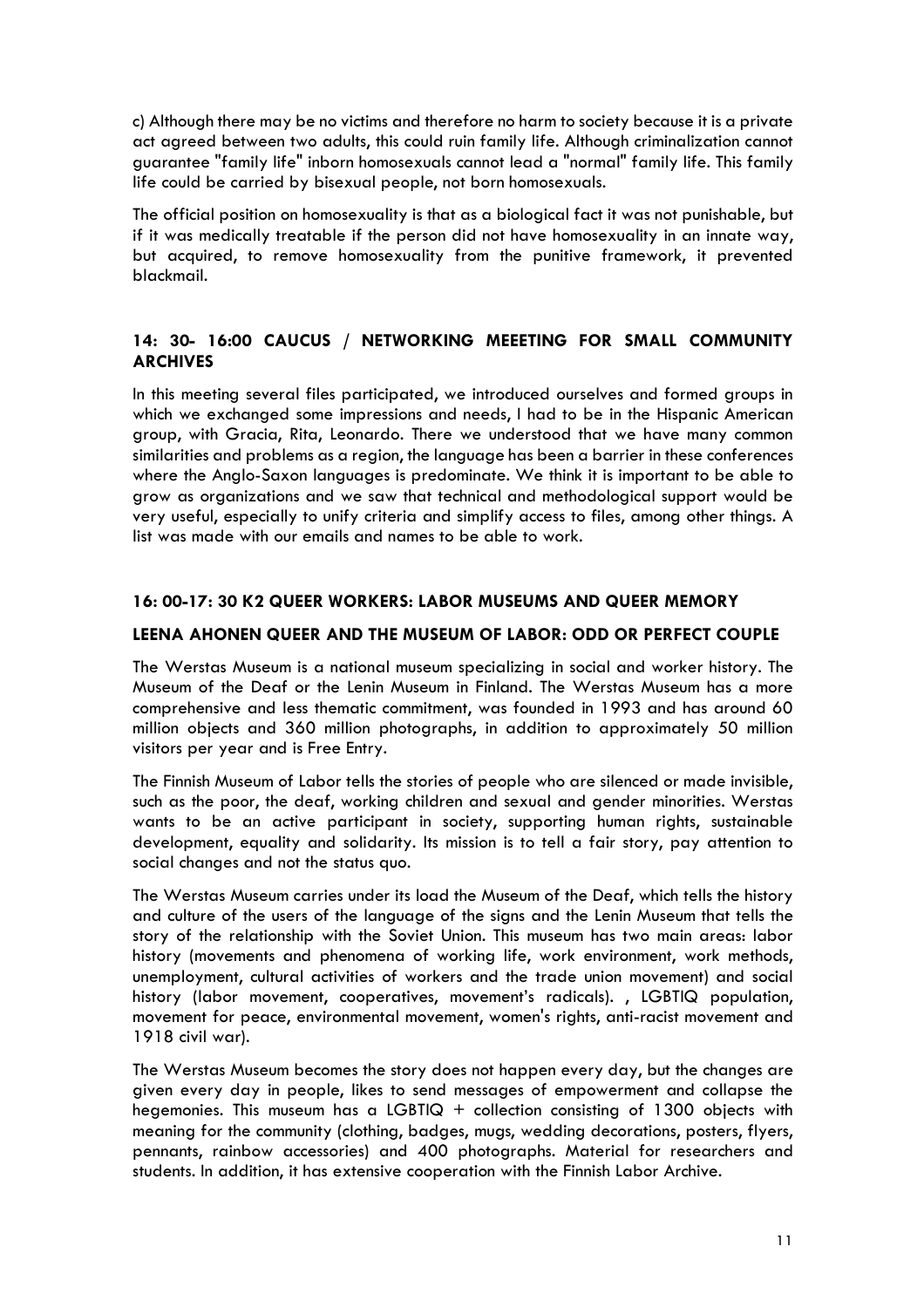The Werstas Museum has had the following LGBTIQ + thematic exhibitions: Grandfather and Badge Pack in 2005, Delight and Prejudice in 2013, as well as a photographic exhibition in 2018 about lesbian life in 80 Helsinki. It has services for sexual diversity within the framework of the month of the arch, the week of pride, conferences, guided visits with the vision, in addition to the social communication  $LGBTIQ + issues$ .

The reason why there is not a LGBT thematic museum in Finland, is that the museums are financed by the government, most of the visitors are not interested in LGBTIQ issues, there is no need because everything is integrated, and there is always something pink u rainbow. By having multiple themes, several results have been generated from the museum, such as the public apologies that the Finnish government.

Gave to the deaf community for having been forcibly sterilized, a new Trans law, it has had intersectional issues with feminism and the anti-racist movement.

A museum always carries some problems: human resources, finances, a job that consumes all the time, finding the ideal context of objects, contemporary documentation, collecting, going from organizations to personal stories and finally a question on the air. Who owns LGBTIQ History?

If dreams come true, we would have volunteers, propagate messages inciting collectors, discussions about the meaning of collections, let's ask if sexuality and identity are objects and, of course, Visitors!

# **GERALDINE FELA: UNCOVERING THE UNPALATABLE: RECONSIDERING AUSTRALIA'S PUBLIC HEALTH RESPONSE TO HIV AND AIDS**

There is a general belief that Australia, unlike its counterparts in the United States and the United States, responded affirmatively and quickly to the health crisis that AIDS implied. Australia was governed by Labor, however the story was not easy, contrary to what is thought the answer was surrounded by chiaroscuros that show us that it was not something simple, although it responded to the virus with a certain pragmatism, it left some memories in nurses who relate the response that was lived from within the health sector to the pandemic.

The nurses told numerous stories of their work experience in wards, clinics and services that belies the common narrative of Australia's progressive response to HIV and AIDS. The hospitals and health departments that were located beyond the urban centers of Sydney and Melbourne that responded to HIV and AIDS in a more neoliberal, more conservative way like Reagan's America.

Although homosexuals from urban centers were lucky, other marginal groups, such as indigenous people, suffered a series of rights violations, mistreatment, policies and practices similar to the deprivation of liberty, in the name of public health, in addition to homophobia. Of their peers, all this was reported by the nurses themselves.

These sad memories give us light on the chiaroscuros in one of the most important epochs of Queer history. As a demonstration of the oral rescue that was carried out with perspective "from below" in order to challenge the way we remember the past, for example, a button is enough, they shared a bit of the experience of Lizzie Grigs, one of the nurses pioneers in the treatment of people living with HIV:

"Lizzie: The balloons were out, you did what you had to do! So we used to say to the kids, listen to what we're not supposed to do, but if you continue working, you absolutely have to use condoms (all the time!), It's better that you do not practice anal sex with only oral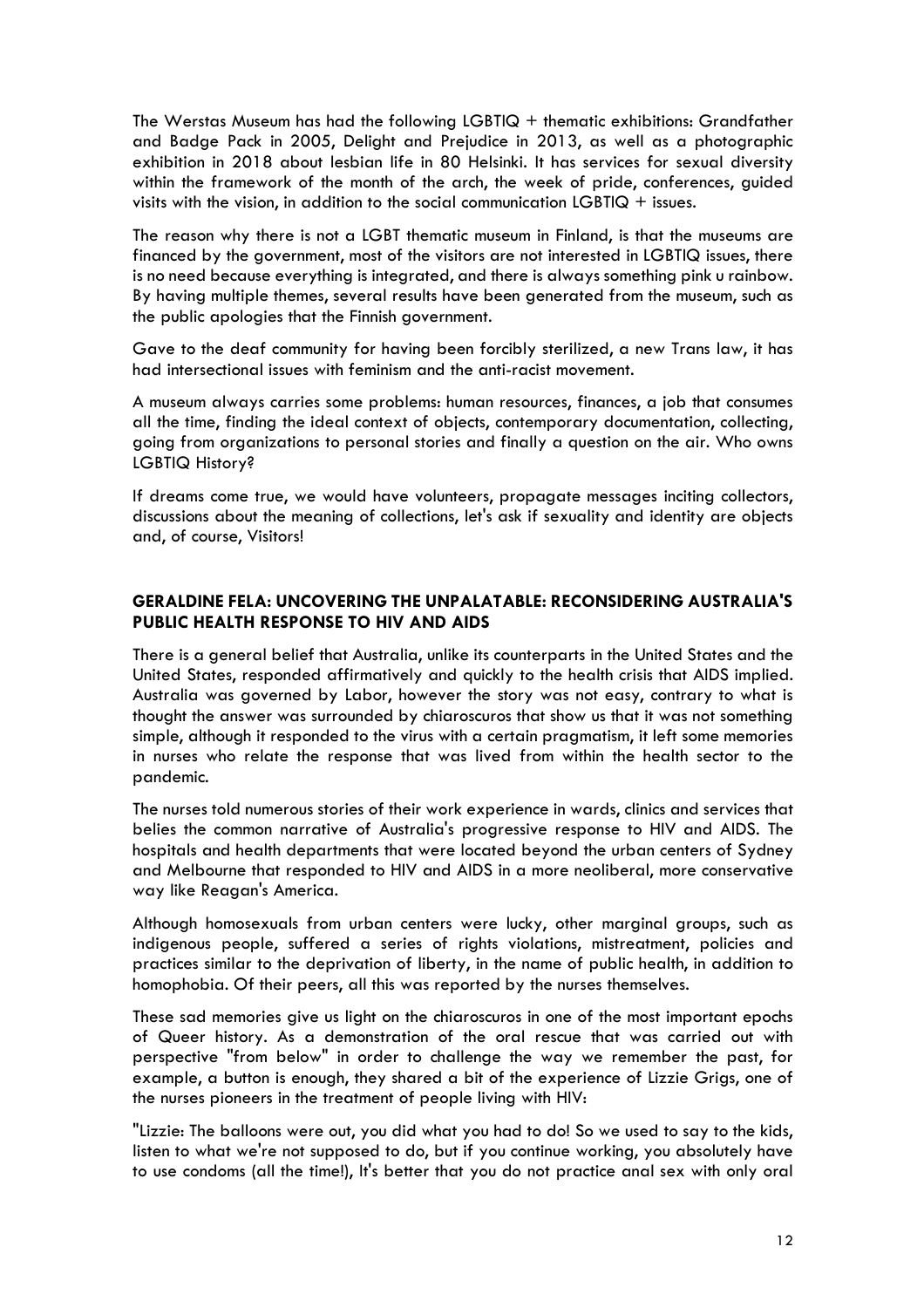and other types of things so that was that harm minimization approach again. Because the reality was that they were going to be working ..."

The press did not go far (which also reminds me of the experiences in Mexico), front pages with headlines such as: Prostitute with AIDS, has been moved to a new unit. One of the most moving stories was that of an unequal relationship:

"Alan: And then, for the indigenous man, it was just that he lived an extravagant lifestyle, you know, and knowing that he was" the party guy, "then I knew he would be our party all the time. In a way we would say "Patrick, you know you cannot make him your partner". I remember one of his relatives had died and we had to go to a rural area to take him to the funeral and that was quite a challenge ..."

# **REBECA HALE: CLASS IN LGBT1Q + STORIES: QUEERING LOWER CLASS COLLECTIONS IN MUSEUMS AND THE PROCESS IN TELLING THEIR STORIES**

This presentation will focus on the research and storytelling of the lower class of Gressernhall Farm and Workhouse in Norfolk, United Kingdom. Many museums in the United Kingdom have begun to assemble their collections, queer, but this has been largely restricted to the upper class, as seen in the National Gallery, V & A and National Trust. As inspiring as these initiatives are, we must recognize that they are not totally representative of the LGBTQ + community at present and in particular in Norfolk.

Since 2016, the United Kingdom has seen a 147% increase in hate crimes related to the LGBTQ + population. In the East of England there is little gay visibility, in addition to the increase of young people in street situation. This type of news triggered my interest in advocating as a Learning Officer at Gressenhall Farm and Workhouse, to ensure that our LGBTQ + stories came to light.

Gressenhall Farm and Workhouse is part of the council's museums service in Norfolk, United Kingdom. It includes a 50-acre farm, a work house and the buildings that surround it, as well as the main collections of the 10 museums of the Norkfolk Museum Service.

Among the difficulties faced was the apparent invisibility of low class stories. Rebeca worked in collaboration with the curator and the research volunteers to see if there was anything directly related to LGBT $Q +$  in the workplace. Or, if there was something in the collection, that could have LGBTQ + connections, finding some examples such as: a copy of the Little Mermaid story and a barrel-shaped cup holder with the image of the little mermaid statue in Copenhagen, this mythological animal and the story of Andersen are known as part of the gay subculture of the time.

Gressenhall Farm and Workhouse has many stories and LGBTQ + connections, for example, Land Girls who worked on farms during the war could tell a story about Vita Sackville West, Virginia Wolf's lover poet, in fact the pants that were worn there as a uniform they ended up being one of the means of lesbian identification in later years.

Among the data found during the investigation was Gressenhall's "The Punishment Book," which shows nine examples of punishments for: "indecency" with an example that indicates what indecency meant to another inmate-homosexual contact. In addition, reports were found by the inspectors at Gressenhall and the Workhouse describing "the diabolical practice" of children sleeping together. As early as 1847, the Workhouse was designated as a homoerotic space.

Not everything has been honey on chips, besides institutional conservativism. Rebecca has been touring since September about local stories and from the perspective of "those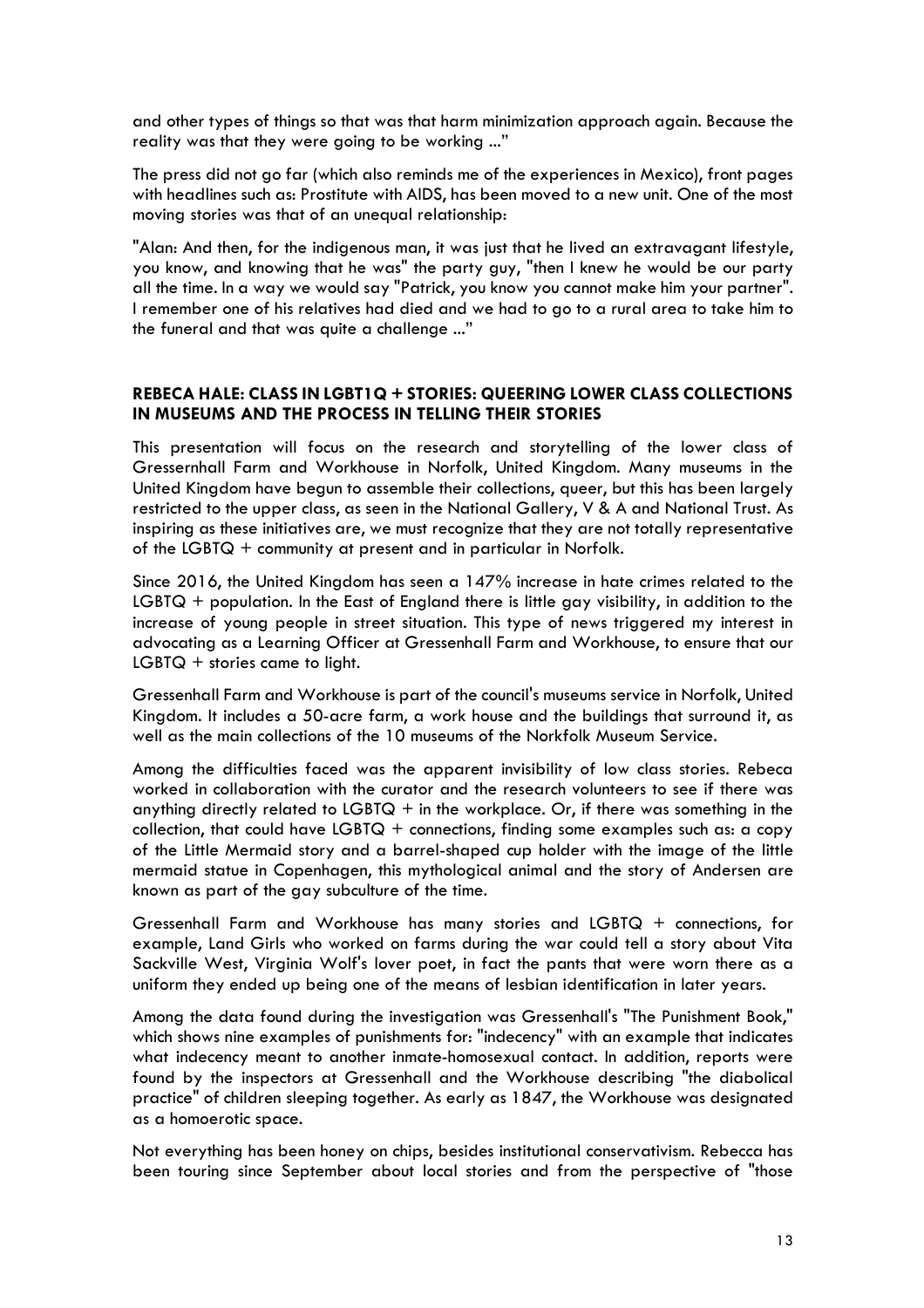below," based not only on parish records or Workhouse documents. In addition, he has instigated a 6-bit network project with a designated month to publish each of his LGBTQ + stories on social networks. He has also worked in collaboration with local low class voices, the Pride Society in Neatherd High Schoool and local gay farmers, so that those who have been denied have a voice.

During this process, Rebeca has met with different types of opposition, those who question that LGBTQ history is not history, does not solve social problems, that it will have a negative influence on childhood.

What is the purpose of telling LGBTQ + stories? Maybe the answer is as often as we hear the following questions:

You cannot say that someone is gay when it was not.

You cannot "out" someone who has not come out in your life

Where is your evidence and proof of that?

These are just obscene details.

Why do we have to make the past, something sordid?

Why do young people today want to label everything?

Is this just a romp through history?

I'm not saying it has not happened, just not here.

If we talk about LGBTQ + it could damage our relationship with the local museum and our local population

Do our visitors want to hear about that kind of thing?

#### **19: 00-22: 30 DOCUMENTARY FILM NIGHT**

That afternoon, we left the Brazilian representatives and a server to adjust the idea of holding a Latin American Regional Conference of ALMS, which I think is an initiative out of this Congress and that we believe so necessary to strengthen this work in our countries.

### **SATURDAY 29**

**10.00 -11.30 SESSION 1**

#### **VORTRAGSSAAL QUEER ARCHIVES AS VISIBILITY CENTERS**

# **MIGUEL ALONSO HERNÁNDEZ VICTORIA ARCHIVES AND DIVERSE MEMORIES: RESCUING OUR HISTORY WITH PROUD IN MEXICO ARCHIVOS Y MEMORIAS DIVERSAS.**

I had to present the schematic and short way, the general situation of the LGBT + archives in Mexico, the loss of the expedition of the 41 by the Mexican authorities, a file archive, where homophobia prevailed in Archival conservation decisions and historical.

From there it shows the extensive work that is done Archives and Various Memories: the rescue, shelter, maintenance and dissemination of tangible and intangible cultural heritage by collecting files, which today total 20 collections, The numbers 80 and 90 Among which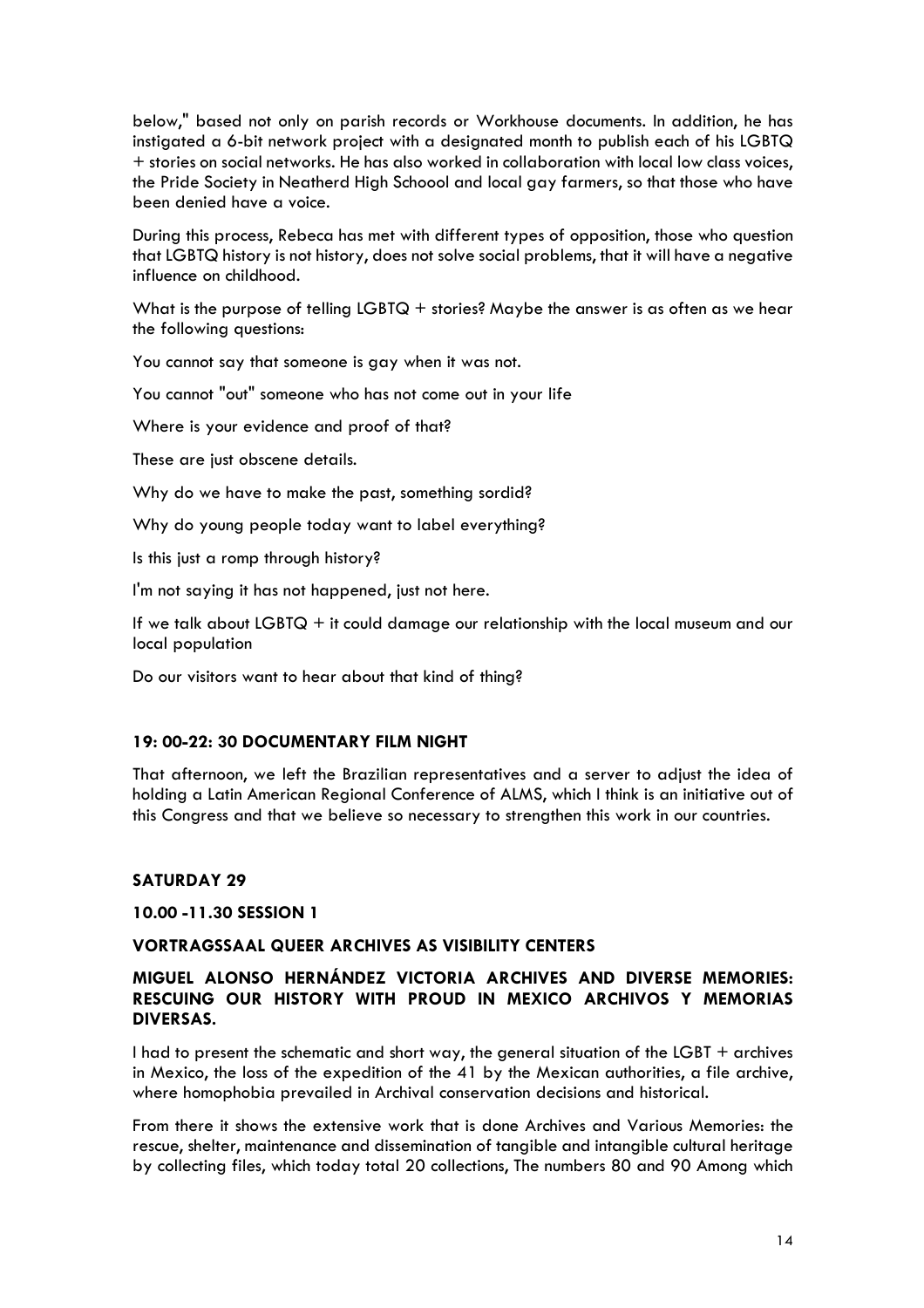are donations of activists and relatives of characters such as: Luis González de Alba, Xabier Lizarraga or Elvia Martínez.

LGBTTTI in order to disseminate research on LGBTI + history in or about Mexico and that is carried out in November, the Mexican LGBTTTI Obituary. LGBT + dead abroad, The Workshop of the Tuesdays, 1987. For the diffusion of the LGBT culture in Mexico City, the Jotitour, which is a historical walk that narrates 500 years of LGBTI history in Mexico City. This work is totally voluntary and still does not receive the support of the government and its own space.

## **PERSONAL ARCHIVES OF LEONARDO AROUCA IN THE LGBTIQ + WORLD: NEW DESCRIPTIVE APPROACHES IN THE MUSEUM OF SEXUAL DIVERSITY IN SAO PAOLO**

Leonardo traced the history that since 2012 began with the Museum of Sexual Diversity in Sao Paulo, with the purpose of preserving the cultural and historical heritage of LGBTIQ + communities, compiling books, newspapers, photos, films and other forms of documentation.

His intervention refers to the new methodologies. (1954-2010). She was educated as a child, although she soon assumed herself as Claudia. She became famous performing in nightclubs and in an experimental theater. Activist, film actress, trans leaders, hairdresser, model in magazines for men, makeup artist and writer, Claudia Wonder, a multifaceted company of identity and militancy, both in Brazil and in Switzerland, where she lived for years. Claudia Shine not only at the March of Sao Paulo also worked during the HIV crisis.

To describe the different types of materials related to Claudia Wonder: books, clothes, photos, posters and other objects, regardless of their origin, the focus is the nexus between the main subjects of the activities that Claudia Wonder did a long time ago. Her life, contextualizing everything, as a key operation in the archiving methodology. A slightly blurred record was published, but it shows us how it is divided into the formal part of cataloging and archiving, the part of the context and the elements to be indexed.

The result of this work will be a catalog and a chronology of all kinds of events and actions that give meaning to the detailed documents, giving the possibility of consultation and conservation of this part of the LGBTIQ  $+$  history of Brazil.

# **JON FEDDERSE, BENNO GAMMERL AND CHRISTIANE HÄRDE E2H: A CENTER FOR QUEER CULTURE IN THE HEART OF BERLIN.**

E2H is the abbreviation of Elberkirchen-Hirshfeld-Haus, Queeres Kulturhaus. This Center for Queer Culture is named after the most prominent activists for the liberation of lesbians and gays in Berlin in the 1920s and will soon open its doors in Rudi Dutschke Strasse, around the corner from Chekpoint Charlie and, in the heart of Berlin. The E2H project has been promoted by LGBTIQ archives and educational organizations in Berlin for the past two years.

This intelligent building was designed to house archives, libraries, workplaces for organizations, conference rooms, for reading, theater, cinema, exhibitions, as a community center with cultural vision.

Such an enclosure will involve people in various aspects of sexual diversity. This proposal will enrich the LGBT cultural life in Berlin and you will find several international archives that participate in its activities.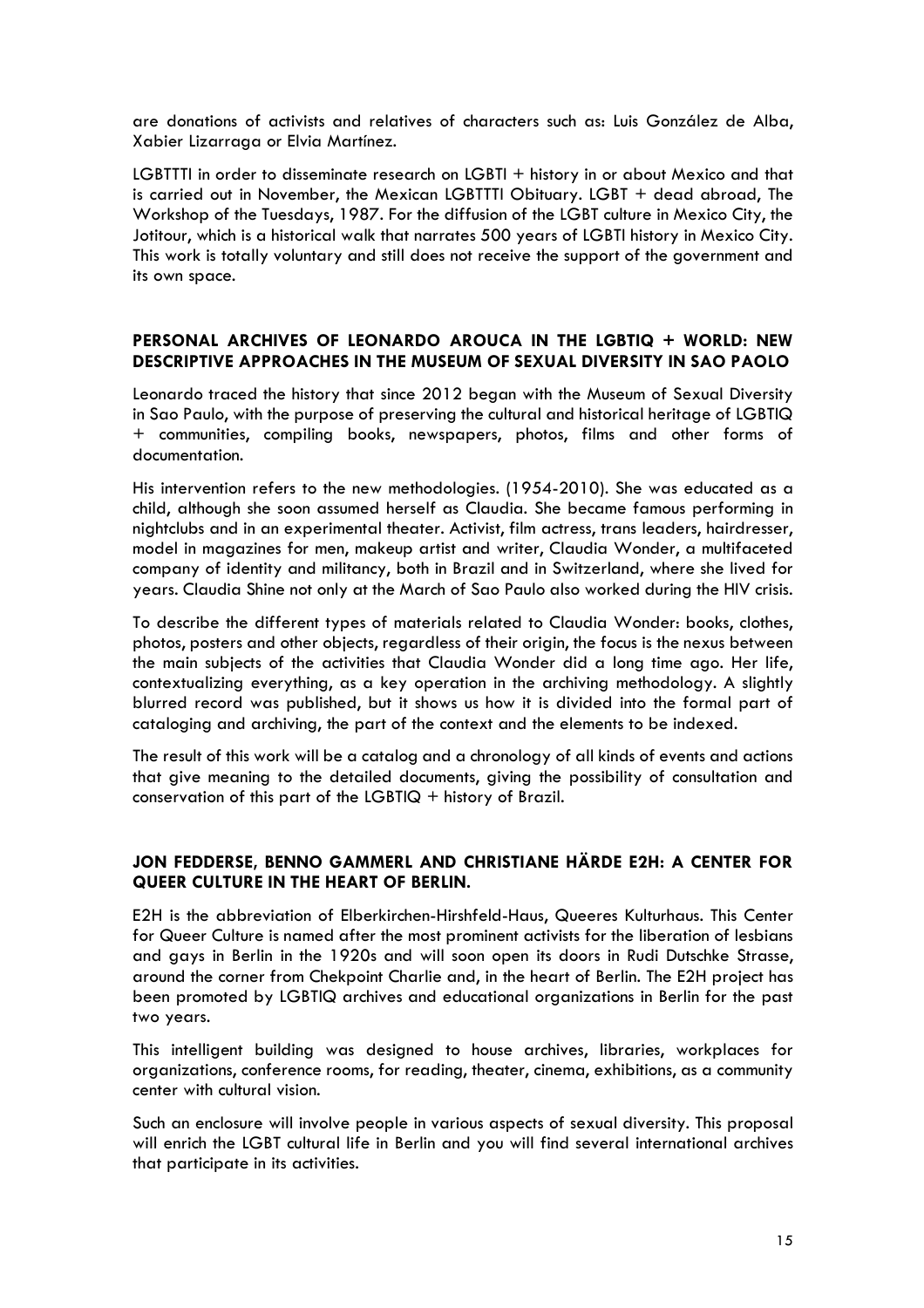### **13:00 -14: 30 SESSION 2**

### **KI RECOVERY AND CONSERVATION OF QUEER MEMORIES IN ECUADOR, COLOMBIA AND BRAZIL**

### **MICHAEL ANDRES FORERO PARRA MUSEUM Q: MUSEUM ACTIVISM AS A MEMORY EXERCISE**

Colombia is a country in South America that has gone through a long conflict, among the populations that are LGBTIQ. There is an emergency to recover the memory of the populations, as well as not only in the incorporation of them in the documents on the ravages of war, also in the titles of books such as; "Annihilate the difference. Lesbians, Gays, Bisexuals and Transgenders within the Framework of the Armed Conflict in Colombia "; "A Carnival of Resistance. Memories of Reinaldo Trans del Río Luluni "and" Genre and Historical Memory. Balance of the contribution of the CNMH to the historical clarification ", among other titles that make us think about today a more important war that occurs in Colombia is against discrimination.

In 2018, the nonprofit organizations that work for LGBT communities in Colombia have reached the conclusion of the legal recognition of the rights, it does not always have a significant impact on the decrease in violence against  $LGB TIQ + people$ . Despite a peace process, the advances in civil rights and the general reduction of homicide, this has not turned into a decrease in violence against LGBTIQ + people.

In this context, the Q Museum was founded three years ago: a queer museum of birth, without walls, without collections, but with the mission of rescuing the memories and identities of LGBTIQ people in the Colombian cultural sphere, as a contribution of the Network Interuniversity for the Diversity of Sexual Identities.

This museum has had several exhibitions between 2016 and 2019. One of the most interesting exhibitions was "What you see, do not ask" in the phrase of "El Divo de Juárez", Juan Gabriel, as a bet to come out of the closet in an informed way: "Leaving the closet is arrogant. It goes by narrating existence, by questioning with it those who are inadequate by the norm and by being insolent ..."

Michael says that museum narratives have a chauvinistic, androcentric, patriarchal, heteronormative character. However, in the last decade they have emerged in Colombia.

The Q museum exhibitions are full of photographs, maps, clothing, elements and elements that are not only interactive but also an educational experience, with questions, reflections and games in the last place to change values and move prejudices around homoparental families, equal marriage, non-discrimination among other topics.

The Museum also plays with science and has flowers an experience about cultural diversity and sexual diversity. The Q Museum is a free museum that aims to make society and citizenship full and free.

## **RITA DE CASSIA RODRIGUES: THE RIGHT TO MEMORY AND HISTORY AS A POLICY OF REPARATION AND STATEGY OF INCLUSION FOR THE LGBTIQ + POPULATION**

Rita made her presentation in Portuguese, reaffirming the Latin American request to integrate Spanish as one of the languages of the ALMS Conferences.

Forced to live their eroticism clandestinely, the Queer population appropriated certain spaces in urban areas, such as cinemas, public restrooms, parking lots, buildings and beaches, building mechanisms of social protection and producing a rich subculture.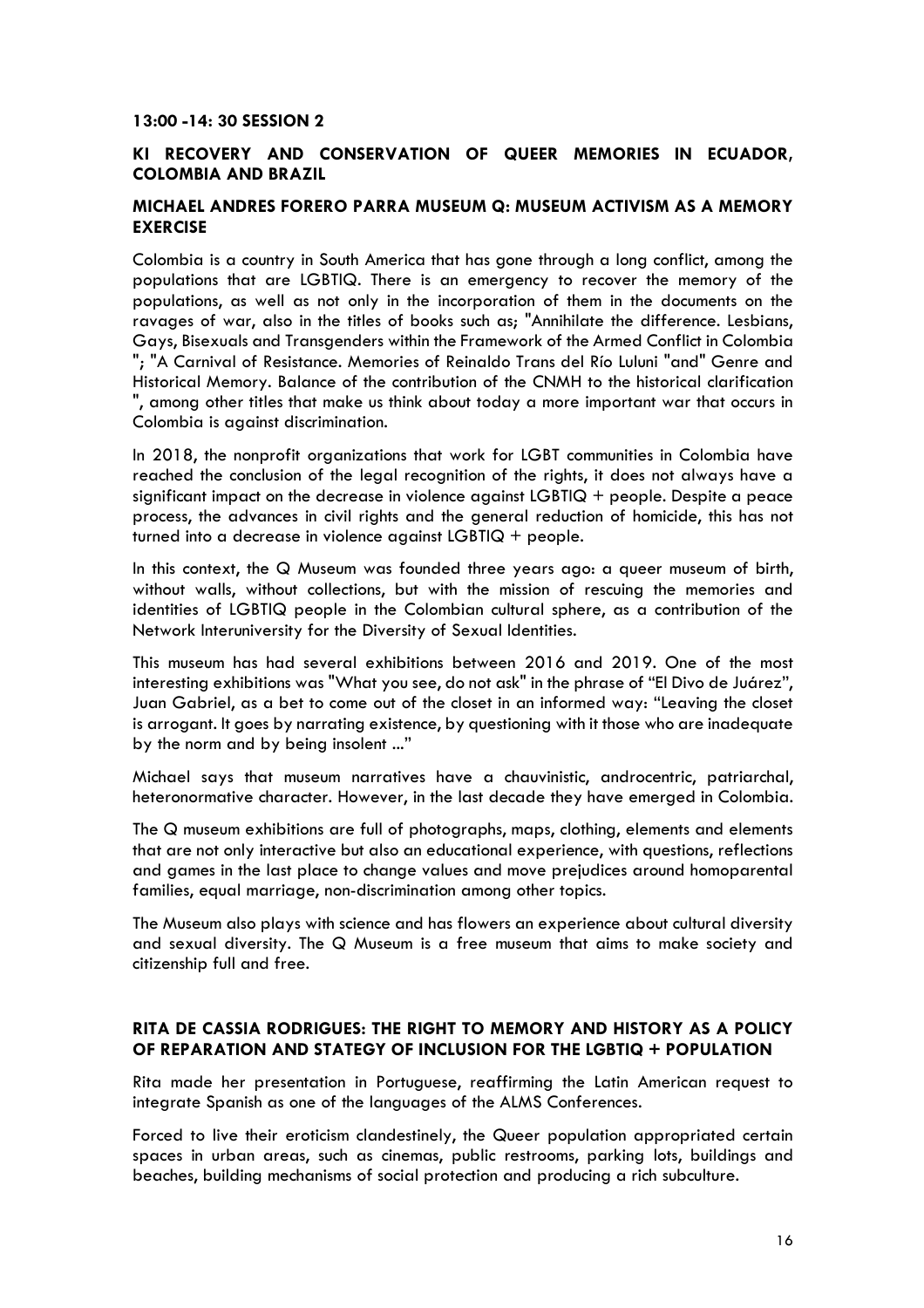Rita, understand that cities are a great memory collection, outdoor memories. She argues that her knowledge about these experiences, including that of territories with historical and cultural value, should especially serve the groups that built them, since the right to memory and history is an integral part of human rights.

Geography, urbanism, history, memory, museography, culture or tourism are among the disciplines that can work in this area, from the perspective of an interdisciplinary social policy of reparation and promotion of self-esteem, as well as the generation of jobs and income. By giving them back the knowledge of their own history, the objective is to help promote self-esteem and its integration in society in general.

Next, he presented actions that have taken place in the city of Rio de Janeiro, which include research and population, focused basically on jotas, transvestites and drag queens.

In 2009, Rita opened the blog Memories and stories of homosexuality, with the aim of gathering and publishing memories of queer activists. He did not succeed, so he began publishing information about queer characters in popular culture - such as Claudia Celeste, an activist for the recognition of transgender artists - and about pioneering activism. This page is also on Facebook!

I learned about politics to rule out primary sources, including judicial sources, my object of investigation. It was shocking: of the 13 trials related to the rights of the queer population in the Supreme Court of the State of Rio de Janeiro, six could not be located. Among the latter are these first two known trials on sex change and name change for transgender people, dated in 1985 and 1991.

Rita compiled the testimonies of Sissy Kelly and Anky Lima Belo from Ciudad Horizonte, two trans figures. At the same time that he continued to investigate territory and memory in Rio de Janeiro, writing an article about the protagonism of the queers especially those who were involved in the theater and musicals, the same topic that he addressed in a seminar at the museum of Diversity of Sao Paolo in July of last year.

Currently Rita lives in the community of Rio de las Ostras and makes a broad effort to popularize the knowledge of Queer History, giving courses and talks to students and activists. In the company of other researchers, he is making a selection of documents from different leaders of the LGBT movement in Brazil, and finally with Luis Morado they have created a Queer Research and References Center.

# **ANAHI FARJI NEER TRANSVESTISM AND TRANSSEXUALITY IN ARGENTINEAN MEDICAL JURNALS (1971-1982)**

Anahí showed us the Argentine context from 1930 to 2012, where it was criminalized by police edicts and codes of minor crimes and infractions: prostitution, homosexuality, transvestites and transsexuals, this until 1998. Before 2012 modifications were prohibited genitals, this by the penal code and the law of medical conduct. Although as of 1997 the "genital" surgeries were only practiced with a legal authorization, thus denying the transgender and transsexual persons their right to identity.

In 2012, the Argentine National Congress approved the Gender Identity Law. The law was demanded and elaborated by LGBTI + local activism. This regulates the name and legal sex of people whose gender identity does not agree with the legally assigned one. It includes hormonal treatment and surgical interventions in the public health program. No diagnosis or judicial authorization is required, so it becomes an administrative act.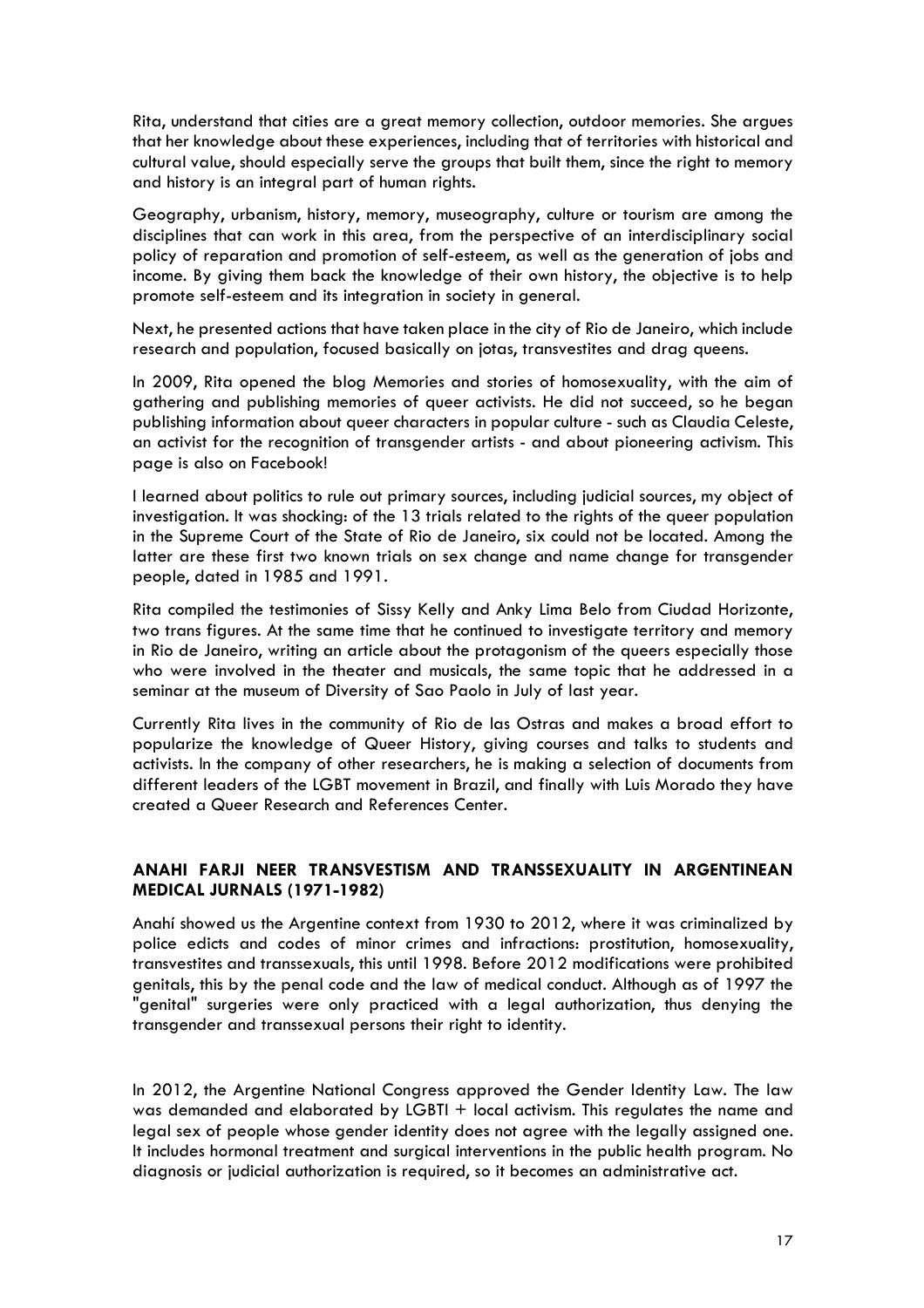Anahi analyzed the speeches of medical professionals in relation to medical treatments and operations specifically those that defied the binary norms of the genre during the decades of the 70s and 80s in Argentina. Articles published by the medical academy in specialized journals between 1960 and 1990 were analyzed. A search was made of sources in the Library and Archive of the Faculty of Medicine of the University of Buenos Aires, the terms transvestism, transsexualism, transsexuality and change were searched of sex.

Anahi analyzed and selected three articles in which different professional positions on corporality's that defy gender binary's at the time are expressed differently. Anahí pointed out the vision of Arnaldo Yodiche in Legal Sketches on the occasion of the doctor's day in 1971:

"We could not verify the origin of such abnormality, consequence of a psychobiological error of nature. These poor beings, with their disturbed senses, having a mentality that approaches the unconscious, tried to cure their illness by mutilating their sexual attributes. How could such a monstrosity be possible? This was the question we asked (...) Poor things. It is not your fault. Biology made a bad joke on them."

For his part in 1981 Leo Lenconi published in The Medical Week the following article: "The application of urocystograms in endocrine case studies of transvestism and transsexuality." Leo writes the following:

"In the offices of the provincial courts of Rosario, in the second judicial circuit, we examined a transsexual and four transvestites. The first was a 22-year-old man who had undergone surgery abroad, an operation that consisted of the amputation of the penis and the creation of a neo-vagina. He was sent to the doctor's office by a civil court where he had started the paperwork to change his gender and name on his identity documents, ultimately without success. As for the transvestites, they were subjected to a forensic investigation because they were accused of disorderly conduct and presented for a psychiatric evaluation."

In the same publication one year later Dr. Luis Ablerto Kvitko writes: "The doctor's management of the hormonal treatment of transvestites and transsexuals. Legal, medicallegal and ethical considerations.", noting the following:

"In no way can hormonal treatment be prescribed for transvestites or transsexuals, considering that there is no" state of necessity "due to the presence of any imminent, real and objective damage that could constitute a concrete, imminent and current danger, verified by scientists . Foundation (...) Medical ethics and morality are in conflict with the application of these therapeutic measures, which clearly challenge our ethical standard of application necessary and essential in each and every one of our actions as medical professionals."

The production of knowledge related to the bodies of transvestites and transsexuals between 1970 and 1990 took place mainly in the fields of clinical medicine and legal medicine. The objective was to control a sector of the population considered pathological. This objective was related to the production of discourses related to compassion, moral abnormality and social danger.

These articles also suggest that transvestites and transsexuals made use of available medical technologies to transform their bodies through the consumption of synthetic hormones, as well as genital surgery.

In general, it can be said that criminalizing and stigmatizing discourses that act according to bodily desires did not prevent the practice of bodily changes even if they defied general binary norms. In these articles you can not only see the power that the doctors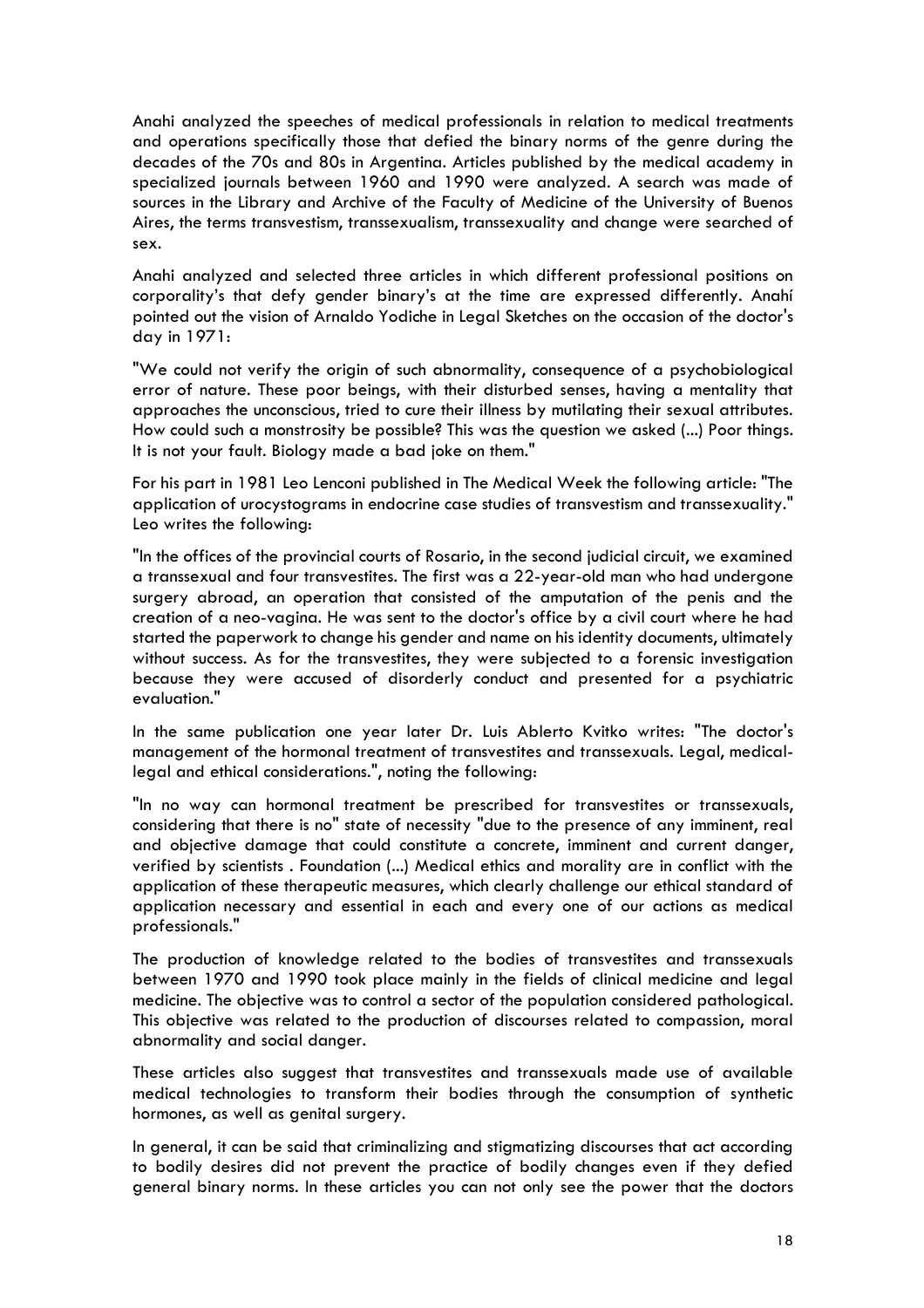intended to have on the patients, but also the moral implications that were weighing on their medical practices.

## **14.30-16: 00 QUERRING TOWN TWINNING TWIN CITY ROUNDABLE**

It was a meeting between "sister cities" under the leadership of Berlin and San Francisco that had the disposition to offer a tool to organize or subsidize cultural events or products, it was a Tower of Babel, where the language barriers to understand the end of this meeting, provoking some reactions without meaning and others with sense, of these last ones it would be necessary to emphasize that not all the sister cities are so "LGBTIQ  $+$ friendly" as Berlin, the companions of China or Russia would have to explore other routes that not put them in their sights.

On the other side were those anti-colonial sentiments and of course the distrust of countries that did not understand that this was a tool and not an imposition, of course it denoted that there are so many abysses between some organizations - and their countries - with less fortunate ones - and their countries.

In the end who seems to have saved the meeting for me was Andreas Pretzel, because although the intention was very good, it did not reach an understanding of the meeting and ended with a headache that prevented me from going to the following conferences.

## **4:00 - 5:30 pm**

After the previous meeting, I ended up with a physical exhaustion and a headache that no longer encouraged me to go to the K2 session. NEW QUEER COMMUNITY ARCHIVES ARROUND THE GLOBE I was very interested to listen to André Murracas, Margaret Tamulonis, Zihan Loo and Yael Rozin, at that time wish that the sessions had been recorded independently of the need to protect the personal data of some participants. But in truth the session of the sister twin cities exhausted me.

# **17: 30-19: 00 GROUP PHOTO**

Fun experience, today more than ever I feel that Archivos y Memorias Diverse is not alone, that there are hundreds, but thousands of people, activists and academics who truly appreciate the rescue of the LGBTIQ  $+$  past. I appreciate the expressions of affection from several members of the German organizations that turned to this Conference, I never felt more welcome and so close.

# **19: 00-21: 00 CLOSING EVENT**

# **EVENING PODIUM QUERRING MEMORY, DEFENDING THE FUTURE**

The sketch of the condom as the love letter was fun, from there we went to the closing of activities which I did not take note of, but I did have some final impressions.

The venues were presented to compete, although it seems that the Norwegian headquarters offers more economic resources to win, I believe that the Canadian and American venues promise some infrastructure, although it will be necessary to check the American controls and visas in the Trump era.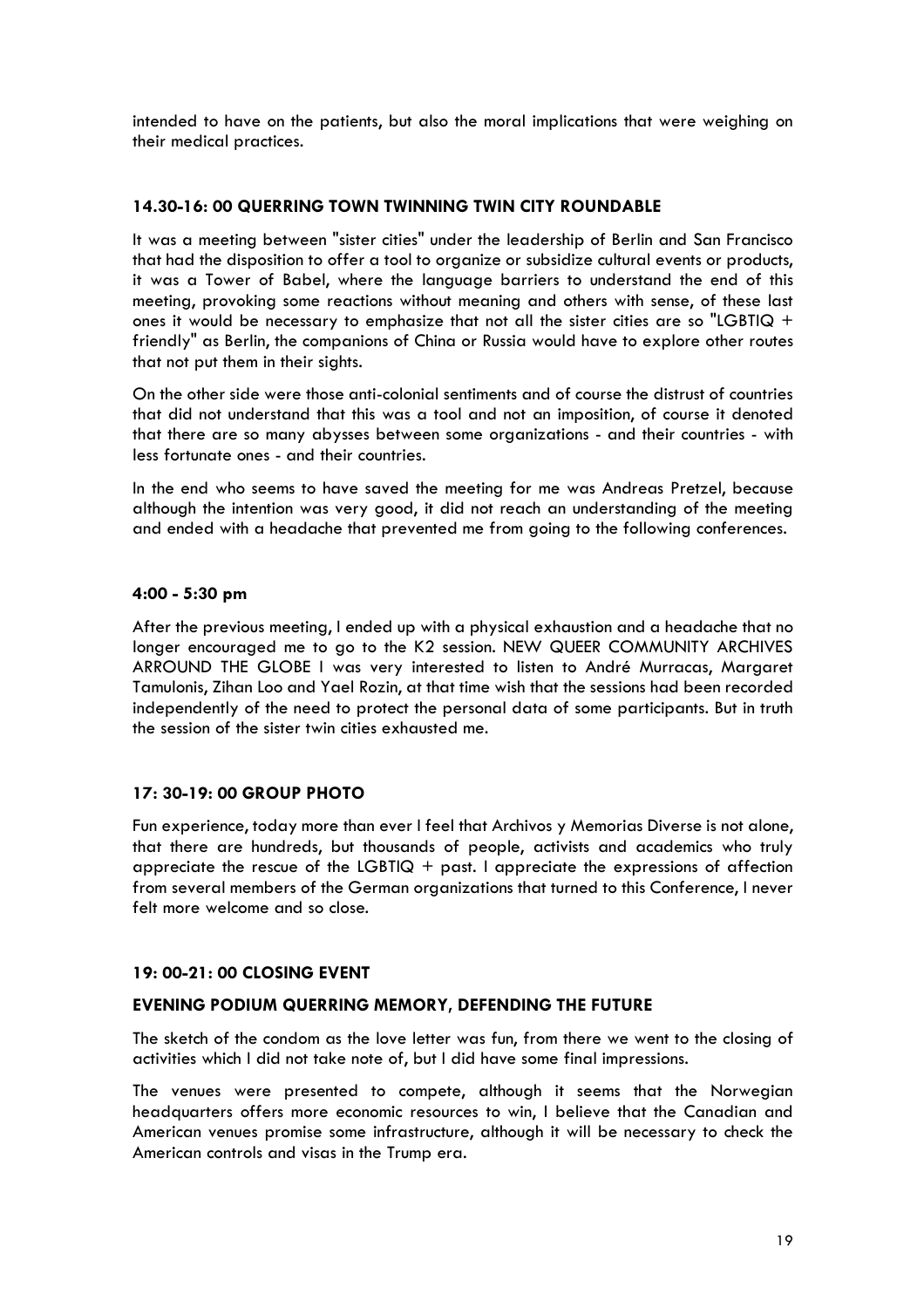The dynamic was a small recount of what the Conference thought and at the same time they asked and answered questions randomly from North to South, from East to West. This time I did not take notes - I no longer understand if they are in Spanish, English or German? -

**Pia Laska Swedich National Historical Museums**. He urged us to continue working and hard, to contribute to the following conferences - I do not know if there is an organization where one can be a member, or if the contributions are only conference-conference, be amazed by its strength and clarity.

**Leonardo Arouca Pofririo da Silva Museum of Sexual Diversity Sao Paulo Brazil**. He spoke about the need to open these conferences to other languages, other than English and the host country, the language barrier was much noticed in the participation of Latin America. He was asked about his position against Bolsonaro and Leonardo bravely denounced the LGBTiQ phobic regime that is lived in this beautiful country and called for solidarity and international denunciation of the attacks that our LGBTIQ brothers and sisters are living.

I comment that the Museum of Sexual Diversity in Sao Paulo has not received a threat, that the neighborhood supports them, but that the mood of the people is changing. He also commented on the concern to hold a Latin American Regional Congress, from this meeting, I think it is a great point for the ALMS.

# **Jonathan D Kats Harvey Milk Institute & Visiting Porfessor University of Pensilvanya**

They presented him as coming from Trumplandia, which offended many Americans who feel devastated by the homophobic and transphobic policies of the US president. He talked about dark times, but finally we can continue working, somehow the fit of Harvey Milk and Magnus Hirschfeld motivate to continue the struggle for rights and the preservation of documentary sources.

**Judit Takacs Center for Social Sciences Hungrian Academy of Sciences.**

# **Aaron Devor Transgender Archives & Chair in Trangender Studies University of Victoria Canada**

**Katerina Suverina Public History Laboratory and Garage Museum of Contemporary Art, Moscow Russia**. Katerina was asked about the situation in Russia and she talked about how frightened the LGBTI population lives and therefore the underground life, culture and LGBTI activism, they told her to be visible and go out, to make pressure and presence, which I think is fine, however I think that they, who live the persecution of Putin, should make their own strategy and I am sure that someday they will give us the surprise, while the pressure and international solidarity must be enormous.

In the end, the whole team that was participating was thanked for this Conference was very, very successful, I also sent my thanks, the teamwork was seen and especially the union between several Berlin cultural archives and groups , something we have to learn a lot in Mexico.

It seems to me that one of the big mistakes of the Conference, besides being only bilingual and I think we should find some solution to this, is that there are three days for many tables that left people exhausted or that we could not cover them, I think It is necessary that the following editions be longer and that the same number of activities and tables be included so that they can be enjoyed in their majority.